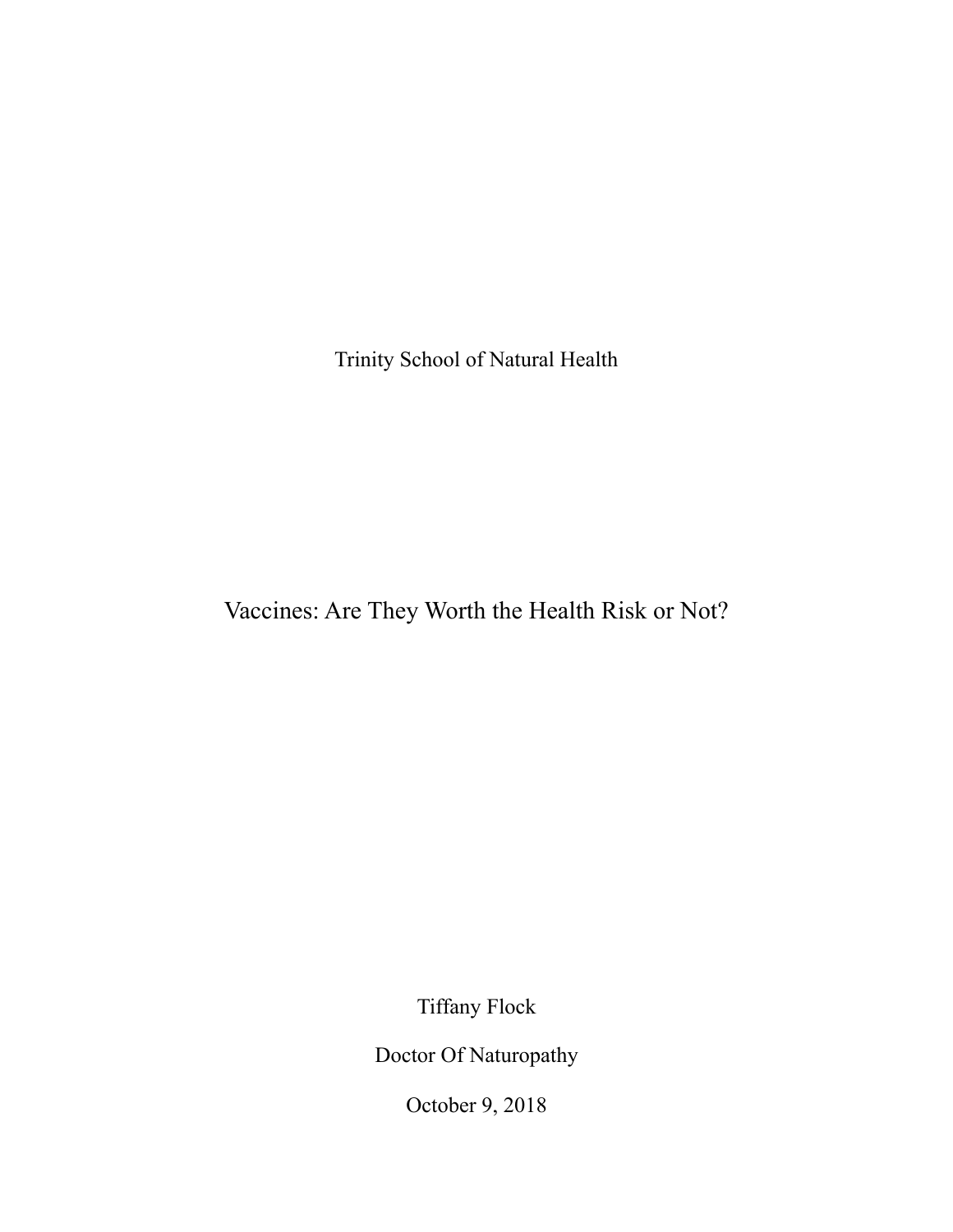# Table of Contents

© Copyrighted 2018 ——-Tiffany Flock

 All rights reserved. This dissertation is protected by the copyright laws of the United States of America. This dissertation cannot be copied or reprinted for commercial gain or profit. The use of short quotations or occasional page copying for personal or group study is permitted. Permission will be granted upon request. Unless otherwise identified.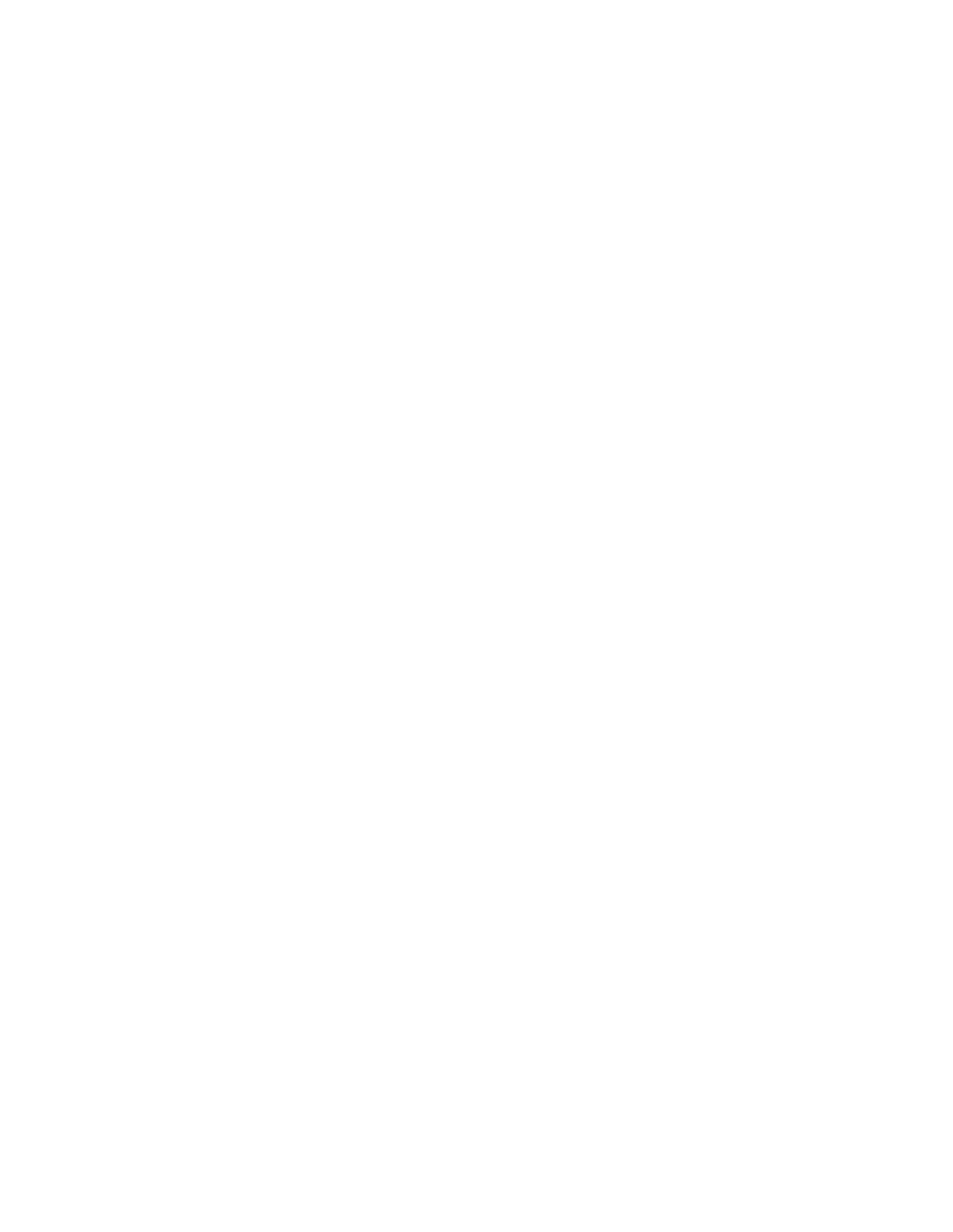### Tiffany Flock

Dissertation- Doctor of Naturopathy

9 October 2018

## **Vaccines- Are They Worth the Health Risks or Not?**

 The topic of whether one should be vaccinated or not has been the center of heated debate for centuries. Those in the pro-vaccine community, including the FDA, the CDC and the vaccine policy makers, advocate the idea of mass vaccination to induce herd immunity; while the anti-vaccine community offer strong reasons for opposing mass vaccinations. The anti-vaccine community will say there are no logical reasons to expose humans to many of the ingredients found in the vaccines because of the potential to cause adverse side effects to one's health, and because of the potential long-term effects related to the questionable vaccine schedule recommended by the CDC. Research published by the anti-vaccine community indicates vaccine ingredients have been linked to leaky gut, cancer, kidney disease, DNA disruption which could affect multiple generations, depression, suicide, infertility, and so much more. The NVIC, National Vaccine Information Center, reports that vaccines may be linked to learning disabilities, asthma, autism, diabetes, chronic inflammation and other disabilities ("Vaccines ProCon.org"). Advocates for vaccines claim they are the greatest success stories in public health in the 20th century. The FDA supports their philosophy on their website that vaccines are safe when they state, "Vaccines, as with all products regulated by the FDA, undergo a rigorous review of laboratory and clinical data to ensure the safety, efficacy, purity and potency of these products." It is interesting that according to a report filed on cdc.gov that 30,000 VAERS (Vaccine Adverse Event Reporting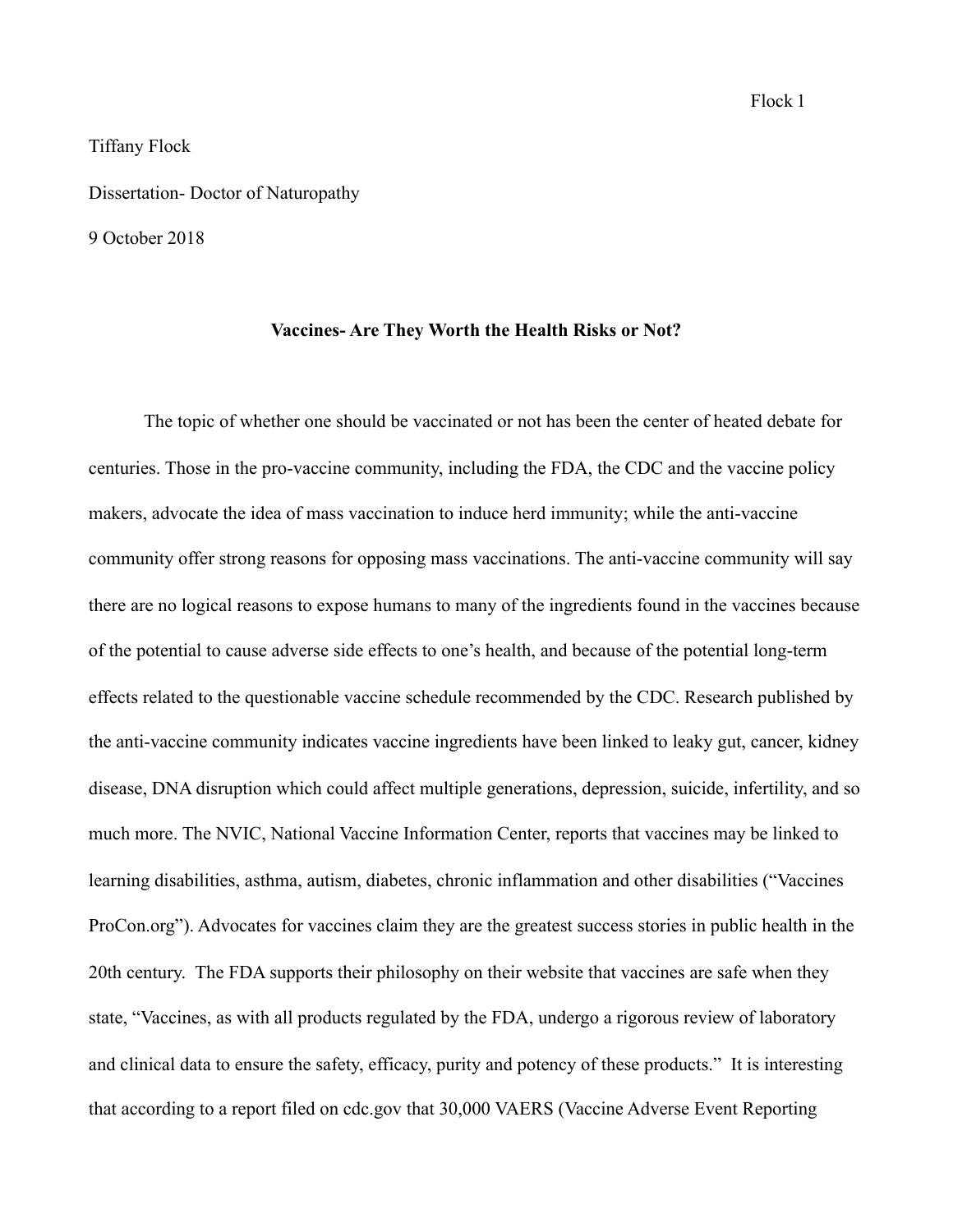System) reports are filed yearly concerning the adverse effects of childhood vaccinations alone. The FDA's disclaimer to the thousands of reports filed each year is, "Vaccines approved for marketing ma also be required to undergo additional studies to further evaluate the vaccine and often to address specific questions about the vaccine's safety, effectiveness or possible side effects (fda.gov)." Even though the FDA touts the safety, efficacy, purity, and potency of the vaccines that are approved for marketing, there is strong evidence that supports there is no logical reason one should be vaccinated, especially since the FDA had confirmed that vaccines have not been evaluated for carcinogenic, mutagenic, or teratogenic potential, or its potential to impair fertility. Until the FDA can affirm that all adverse side effects of the vaccines have been thoroughly assessed, then parents and individual adults should be allowed, without shaming or pressure, to make their own decision whether to be a part of "Herd Immunity," or to decide to exempt themselves from mass vaccinations that are medically, morally, ethically, and religiously questionable. They should be allowed to make the decision to allow their body's innate immunity to do the job in which it was intended from creation; especially, since the FDA published, on the fda.gov website, that they, "May continue to recommend a vaccine even after side effects of adverse events have been verified in a focused study, if they deem the disease-prevention benefits from vaccination outweigh the risks of a newly found side effect." Apparently, vaccine proponents negate the fact that 3,000-4,500 families each year report to the CDC severe vaccine reactions experienced either by themselves or a loved one, or they are sending a message that these individuals have less significant value than the masses; these families would probably beg to differ each one's significance in society.

This paper's intent is to provide evidence of the extremely negative aspects of vaccinations that the FDA and CDC attempt to downplay, especially when the FDA issues statements saying they have considered all the ingredients in each vaccine, and they show no harm; but as more research is being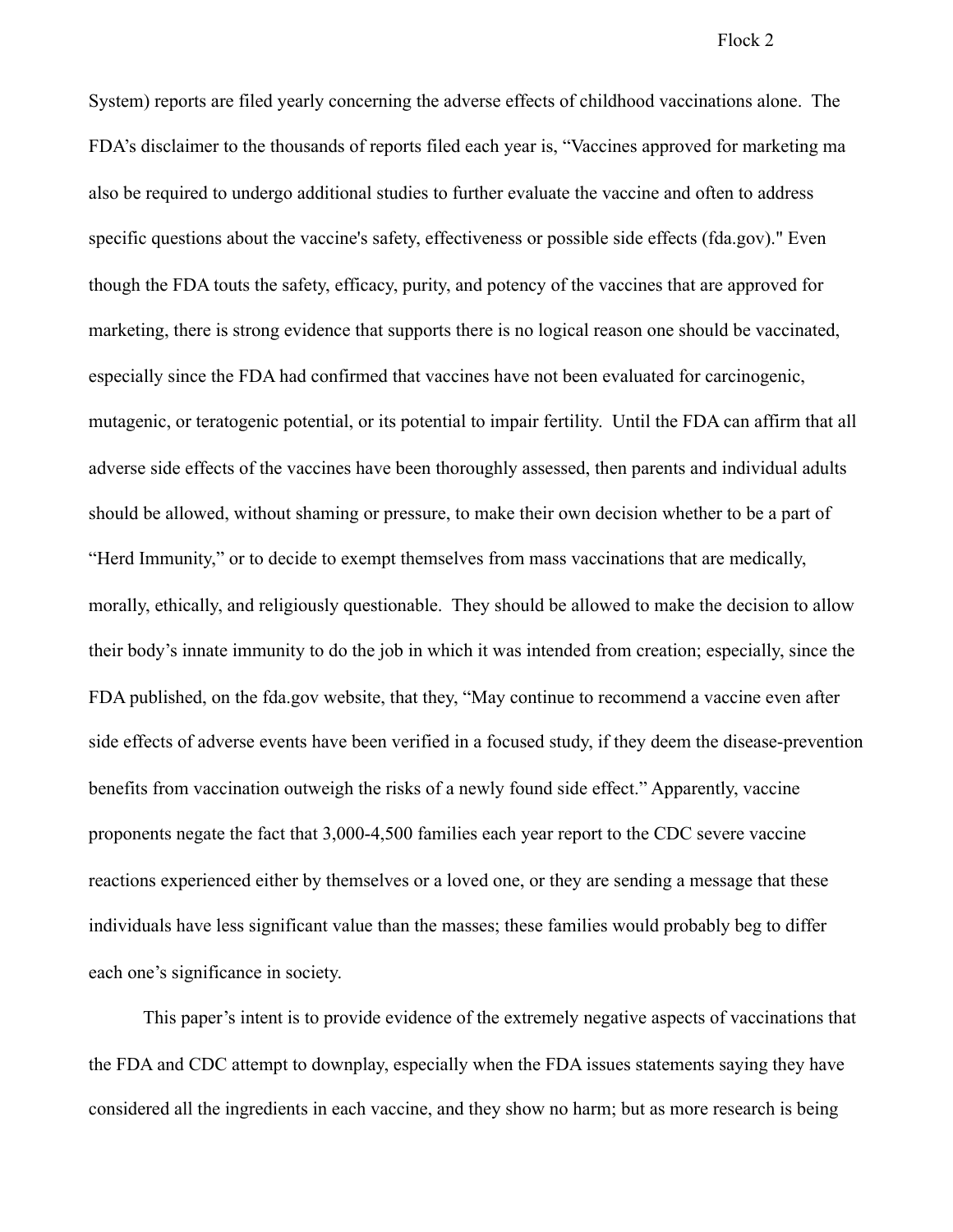conducted, there are indications that provide the evidence of long-term damage to the body. This evidence will be presented through the close examination of the chemical make-up of the vaccines administered today and by highlighting the statements of adverse effects of each vaccine that are published for the public to review on the fda.gov website; some of which can be found in multiple vaccines on the market. We will begin by evaluating closely the Polio (IPV, IPOL, Sanofi Pasteur) and MMRV (measles, mumps, rubella, and varicella) vaccines. It is important to look at these vaccines first because they are given in four doses between the ages of birth and four years of age. This should allow an opportunity to answer the question, are vaccines worth the risk of exposing ourselves and our children to the adverse long-term risks associated with vaccinations.

### **Analysis of Polio and MMR Vaccines**

#### **Background**

 In 2017, the National Center for Health Statistics, stated that 91.9% of children between the ages of 19-35 months received the Polio vaccination. Also, the report stated that 91.1% of this same age group received the MMR vaccination in the same year (cdc.gov); since these vaccines appear to be the most highly administered vaccines it is extremely important to review the possible side effects of these vaccines before breaking down each residual.

#### **Polio Vaccine**

The Polio vaccine inserts provided by the manufacturer on the FDA.gov website emphasizes there may be a possibility of hypersensitivity to any of the components in the vaccine. The FDA insert states, "Persons with a history of hypersensitivity to any component of the vaccine, including 2 phenoxyethanol, formaldehyde, neomycin, streptomycin, and polymyxin B should not be given the Polio vaccine." This is an alarming statement since the Polio vaccine is commonly given as early as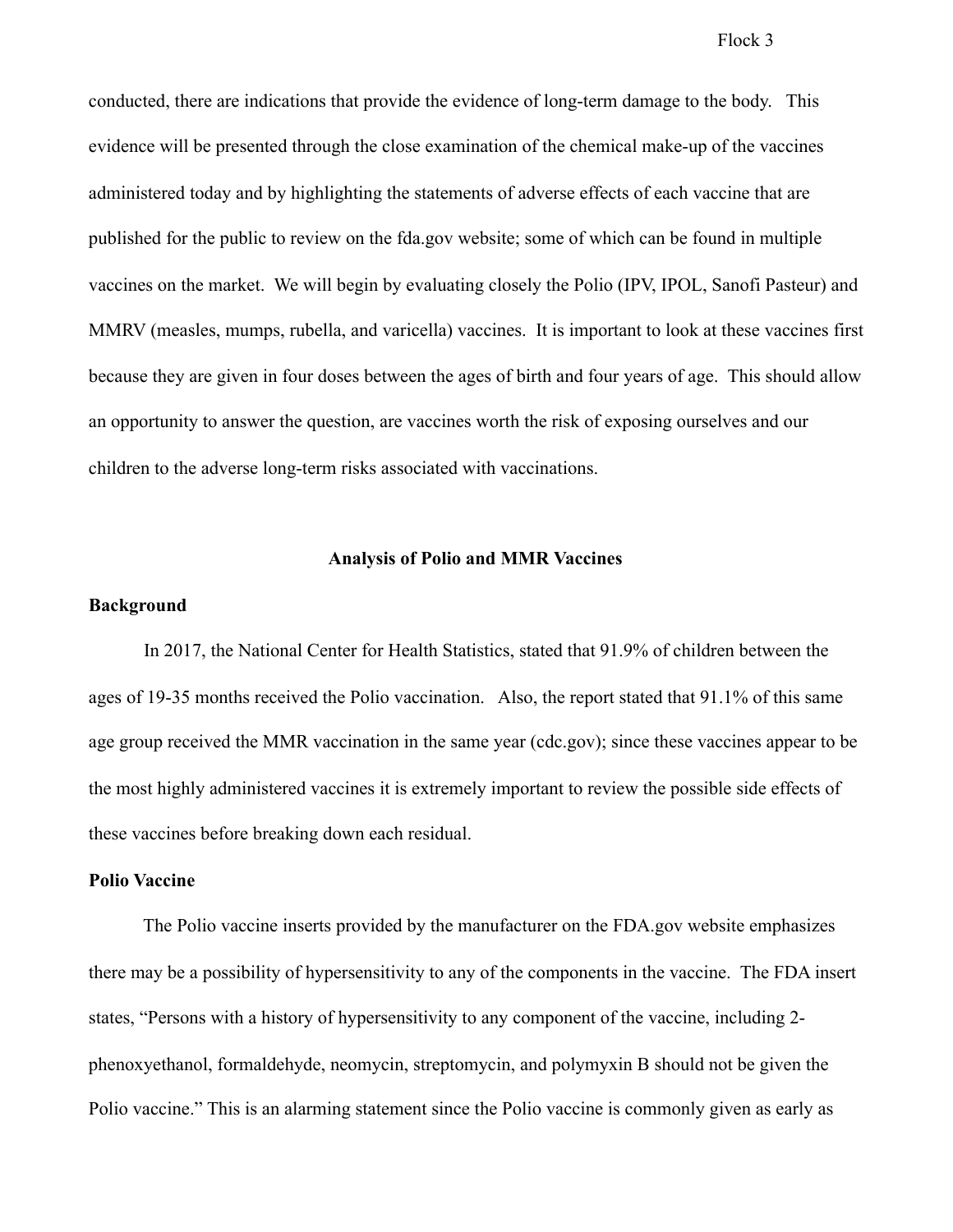two months of age. How would one know if a child has hypersensitivity to the ingredients at two months of age, until it is too late, and the vaccine has been administered? It is normal practice for pediatricians to inquire about family history to understand the adverse effects of vaccinations on other family members; however, there is much doubt and speculation that these inquiries occur even though pediatricians are instructed to do so by the vaccine manufacturer. Of the 30,000 VAERS reports received each year by the CDC, 85-90% of the reports indicate mild side effects such as fever, arm soreness, crying or mild irritability. The remaining reports are classified as more severe reactions that could include nerve pain, bowel and bladder function problems, blood clots, pressure sores, which may result in permanent disability, hospitalization, life threatening illness, or even possible death due to complications ("Understanding the Vaccine Adverse Event Reporting System-VAERS"). In addition, the Polio vaccine insert states that Guillain-Barre Syndrome can occur because of childhood vaccines. Guillain-Barre Syndrome is a rare disorder in which your body's immune system attacks your peripheral nervous system causing rapid-onset muscle weakness and possible deaths (Mayoclinic.org.) Guillain-Barre Syndrome can begin with weakness and tingling in your extremities as first symptoms appear. This can lead to paralysis and possible death due to complications such as respiratory distress syndrome and heart attack. Additional adverse events that have been reported because of the Polio vaccine are lymphadenopathy (blood and lymphatic system disorder), agitation at injection site which includes a rash and mass, type 1 hypersensitivity including allergic reaction, anaphylactic reaction and shock, arthralgia, myalgia which are musculoskeletal and connective tissue disorder, nervous system disorders including: convulsion, febrile convulsion, headache, paresthesia, and somnolence. One can't help asking, since more than 10 million American babies (1 year and older) are vaccinated each year; Are these vaccines worth taking the chance of subjecting infants, or anyone for that matter, to any amount of adverse hypersensitivity reactions, whether mild or severe? The anti-vaccine community are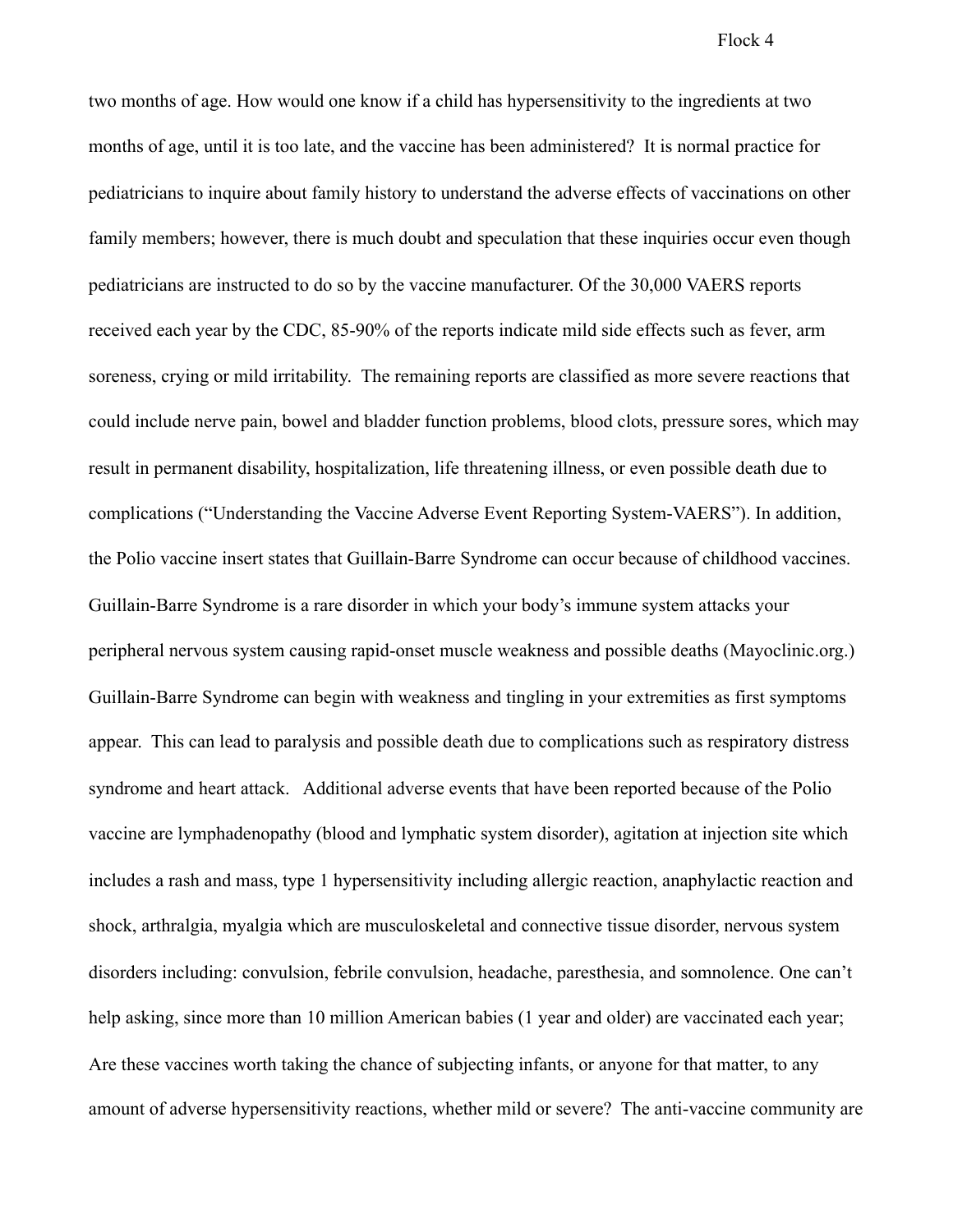asking these questions, but the FDA is pushing back in the VIS sheets (Vaccine Information Statement sheets) produced by the CDC and distributed to vaccine recipients, their parent, or their legal representative before each dose. These sheets state, "Claims of adverse events are not necessarily side effects caused by vaccinations. These events may require further investigation through focused scientific studies to determine no medical links" (cdc.gov).

### **MMR and MMRV Vaccine**

 The Measles, Mumps, and Rubella (MMR), and the Measles, Mumps, Rubella, and Varicella (MMRV - ProQuad) are administered at a minimum age of 12 -15 months, with the second dose administered between 4-6 years. The maximum age of administration is 12 years. It sould not to be administered to anyone 13 years of age or older. CDC.gov has issued a long list of children who should not be given the vaccine. This list includes children who:

- Have any severe life-threatening allergies
- Has a weakened immune system due to disease such as cancer or HIV/AIDS, or medical treatments such as radiation, immunotherapy, steroids, or chemotherapy, or has a parent, brother, or sister with a history of immune system problems
- Have a history of seizures, or has a parent, brother, or sister with a history of seizures
- Has ever had a condition that makes them bruise or bleed easily
- Is pregnant or might be pregnant
- Is taking salicylates such as aspirin
- Has recently had a blood transfusion or received other blood products
- Has tuberculosis
- Has gotten any other vaccines in the past 4 weeks
- Is not feeling well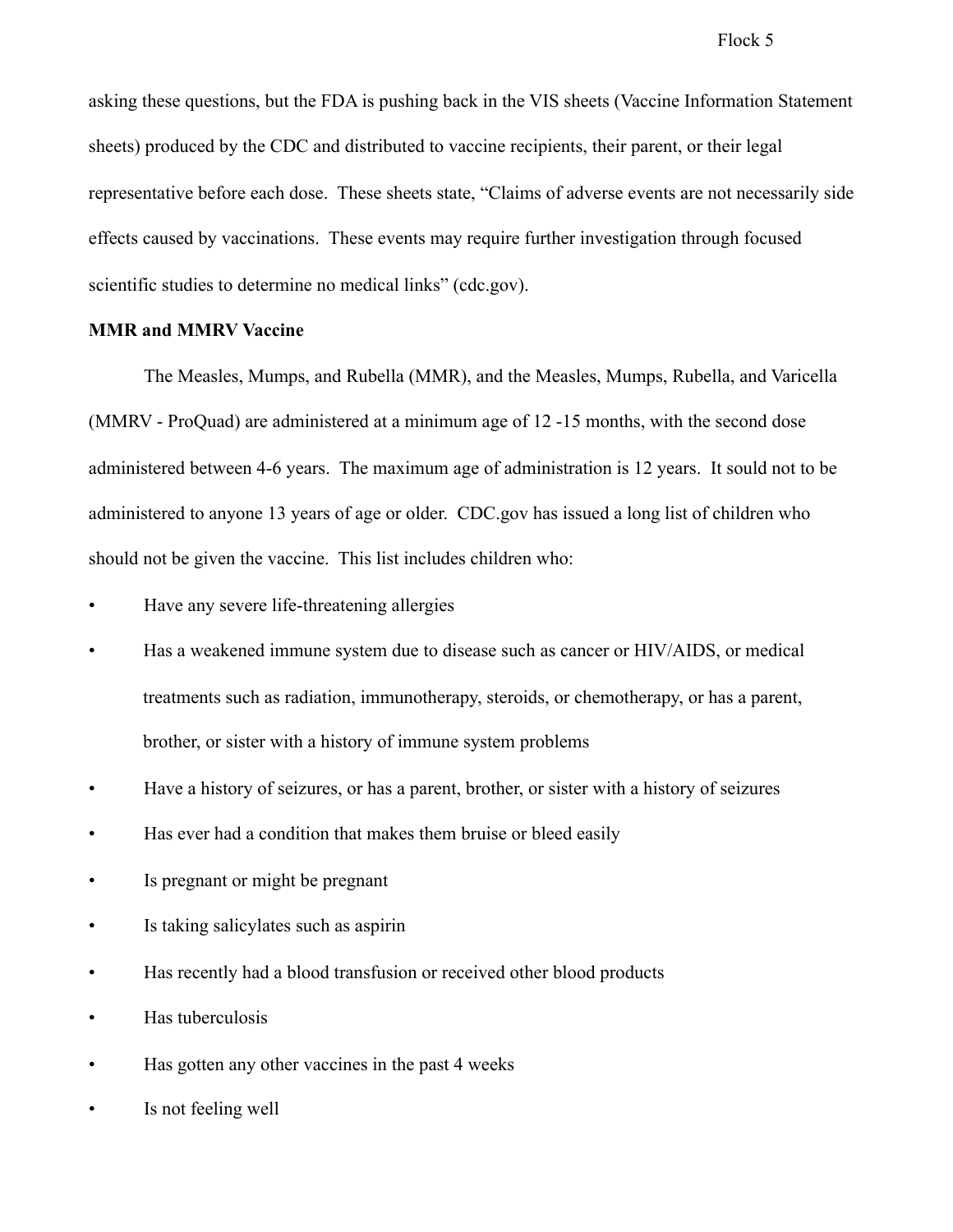The published FDA vaccine package insert for the refrigerated MMRV states that, "Anyone with a history of anaphylactic reaction to neomycin (antibiotic), hypersensitivity to gelatin or any other component of the vaccine shouldn't receive the vaccine." It also states that, "One should not receive this vaccine if there is a family history of congenital or hereditary immunodeficiency." The insert cautions against administering the vaccine to children who are hypersensitive to eggs or neomycin. The most frequent adverse reactions reported with the MMRV is injection-site reactions, fever, febrile seizures, measles-like rash, and irritability. The insert states that the V (VARICELLA) portion of the MMRV has a potential of virus transmission between healthy vaccine recipients. High-risk individuals that might catch the "chickenpox" because of someone just receiving the vaccine includes immunocompromised individuals, pregnant women who have not had chickenpox, and newborn infants of mothers who have not had chickenpox. These findings prompted the FDA to state that, "Vaccine recipients should attempt to avoid, to the extent possible, close association with high-risk individuals susceptible to varicella for up to 6 weeks following vaccination." The minor events that might occur from the MMR or MMRV include, sore arm from the injection, fever, redness, or rash at the injection site and swelling of glands in the cheeks or neck (cdc.gov.) The Center for Disease Control states if these events are going to happen they usually begin within 2 weeks after the shot and occur less often after the second dose ("Chickenpox Vaccine: What You Need to Know.") Moderate events that may occur include, seizure (jerking or staring) often associated with fever. The risk of these seizures is higher after MMRV than after separate MMR and chickenpox vaccines when given as the first dose of the series ("Vaccine Information Statements (VISs)." Additional major events include temporary low platelet count, which can cause unusual bleeding or bruising; infection of the lungs (pneumonia) or the brain and spinal cord coverings (encephalitis, meningitis); and rash all over the body. The most alarming information published by the CDC about this vaccination is the organization's statement that,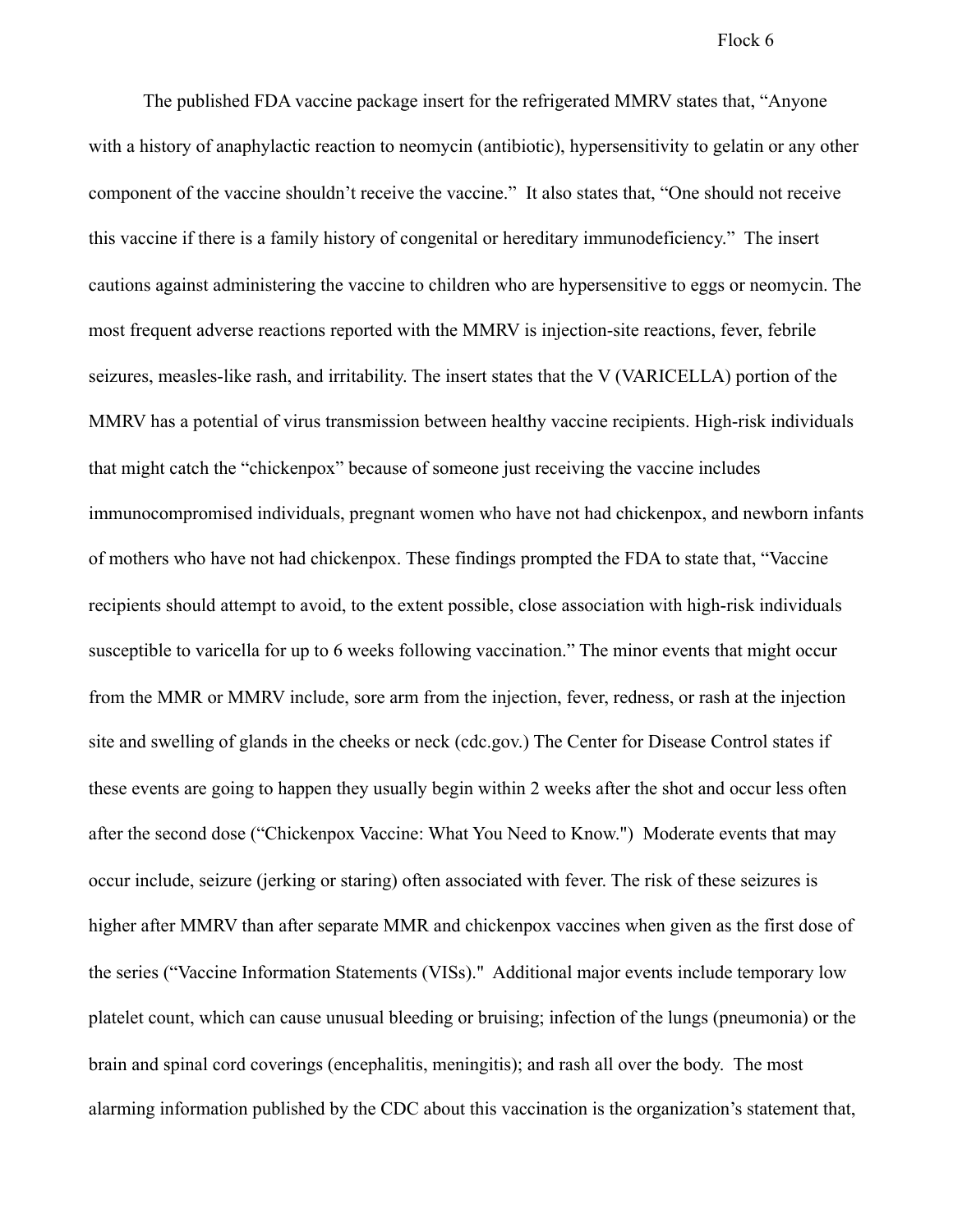"If your child gets a rash after vaccination, it might be related to the varicella component of the vaccine. A child who has a rash after MMRV vaccination might be able to spread the varicella vaccine virus to an unprotected person. Even though this happens very rarely, children who develop a rash are advised to stay away from people with weakened immune systems and infants who have not been vaccinated, until the rash goes away." There is a huge problem with this and one must ask another question of the CDC; How is the public protected or shielded from this if a parent takes a child with the varicella vaccine virus into a public forum? The answer is, the CDC can't guarantee protection for all.

Severe events that have rarely been reported following MMR and MMRV vaccinations include deafness, long-term seizures, coma, lowered consciousness, and brain damage (cdc.gov,2018) Even though these incidents may be rare, the anti-vaccine community is considering every living human being, so they ask; Is it worth the risk to subject any child to these possible reactions whether mild or sever, especially since there has not been a reported incident of polio in the U.S. since 1979, or reports outside the U.S. since 1993?

## **Analysis of Chemical Residual in Vaccines**

### **1. Vero cells**

A continuous line of African Green monkey Vero (kidney) cells used in cell cultures for the manufacture of viral vaccines. These cell cultures are widely accepted by regulatory authorities because they provide an agent free cell culture medium that has been used for over 30 years to produce polio and rabies virus vaccines. Vero cells can be found in the following vaccines, POLIO (IPV-IPOL), ROTAVIRUS (ROTATEQ), DTAP + IPV (KINRIX), DTAP + HEP B + IPV (PEDIARIX). Vero cells have been found to be susceptible to an array of viruses that include the polioviruses, simian virus (SV5), simian virus 40 (SV40), rubeola, rubella virus, reoviruses, simian adenoviruses, Getah, Ndumu, Pixuna, Ross River, Semliki Forest, Paramaribo, Kokobera, Modoc, Murutucu, Germiston, Guaroa,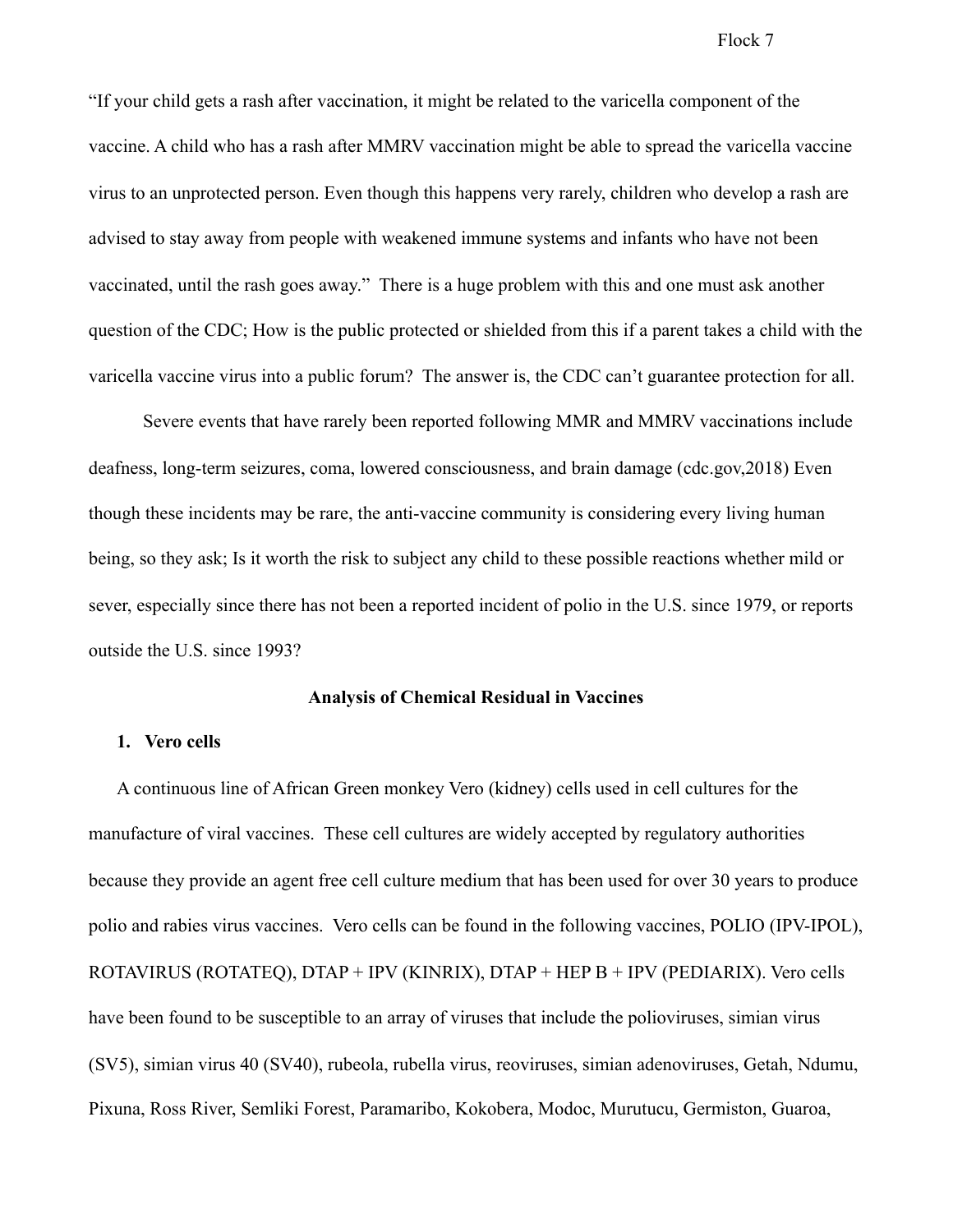Pongola, and Tacaribe. The Infanrix vaccine administered for diphtheria, tetanus, and pertussis is given in a 5-dose series in infants and children 6 weeks to 7 years old. They receive 1 dose each at 2, 4, and 6 months; 1 booster dose at 15-20 months; and another booster dose at 4 to 6 years (fda.gov.) The Polio vaccine has a recommended 4-dose series given at ages 2 and 4 months, 6-18 months, and 4-6 years. The final dose to be given on or after the 4th birthday at least 6 months after the previous dose. According to the Journal of Infectious Diseases, the polyomavirus simian virus 40, also known as the monkey virus (SV40), which has been found to be an oncogenic DNA virus had been identified as an inadvertent presence in the commercial inactivated Salk polio vaccines which were administered between 1955 and 1963 (Shah). This presence exposed millions of individuals in the United States and elsewhere to the polyomavirus of the rhesus macaque ("Immunization Safety Review"). Since the 1960s, the possibility that SV40 could cause human disease, particularly cancer, has been a topic of interest. This debate has strengthened in the past several years because several groups have reported SV40 genomic sequences have been detected in several human cancers. Persuasive evidence from recent biology and epidemiological studies now indicate that SV40 is causing infections in humans today and represent an emerging pathogen ("MONKEY KIDNEY CELLS"). SV40 may be contagiously transmitted in humans by horizontal infection; the spread of an infectious agent from one individual to another, usually through contact with bodily excretions or fluids, such as sputum or blood, that contain the agent ([biomedcentral.com](http://www.infectagentscancer.biomedcentral.com)). SV40's footprints in humans have found high prevalence with specific tumor types such as malignant mesothelioma, osteosarcoma, pediatric and adult brain tumors, non-Hodgkin lymphomas, primary brain and bone tumors, and kidney diseases (Vilchez, and Butel). "A meta-analysis of molecular, pathological, and clinical data from 1,793 cancer patients indicates that there is a significant excess risk of SV40 associated with human primary brain cancers, primary bone cancers, malignant mesothelioma, and non-Hodgkin's lymphoma," says the Pennsylvania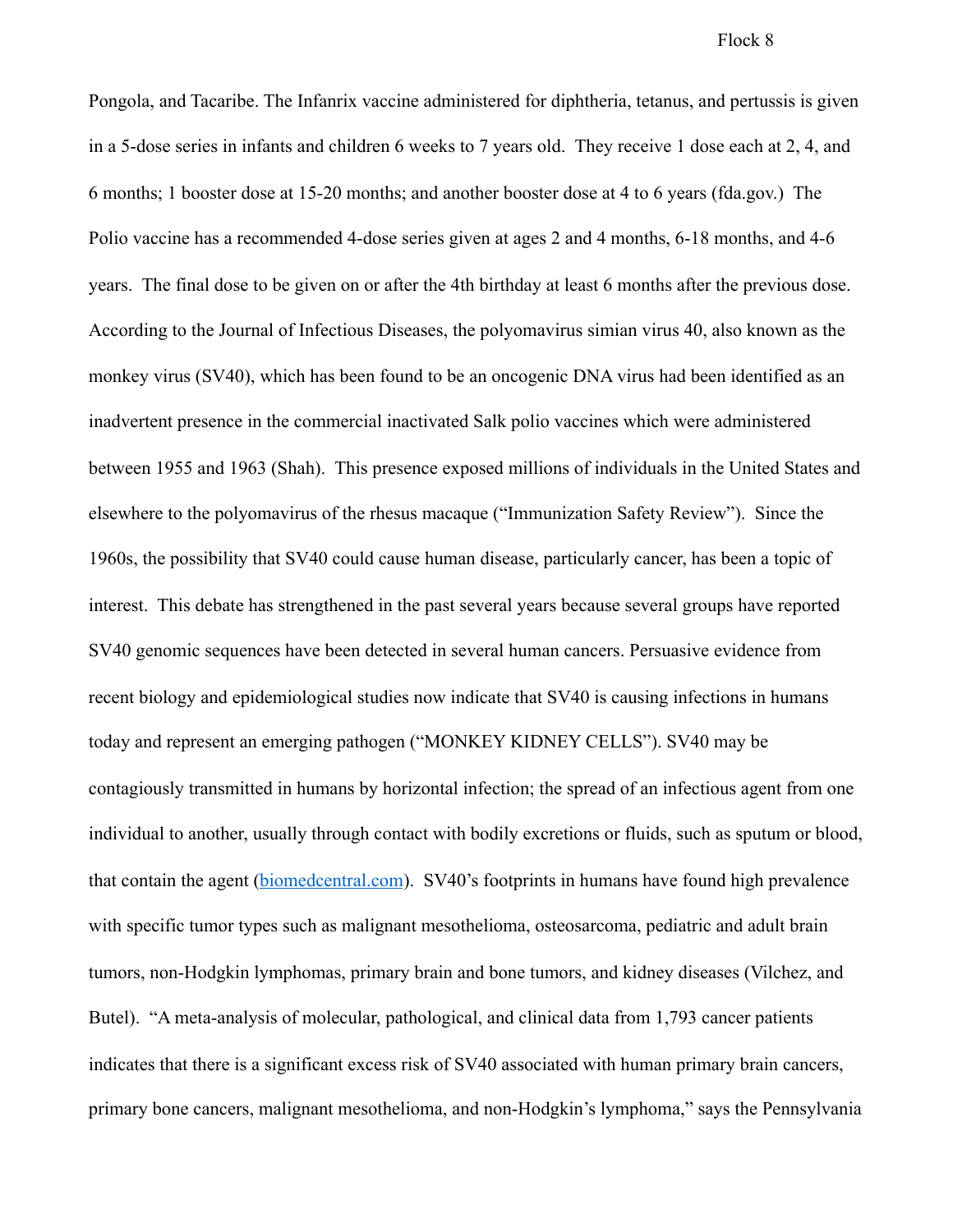Medical Freedom Alliance. Since 1955, research has shown in animals that Vero cells cause tumors. Sadly, a lot of these reports have never been published, and the writers of these studies have lost their jobs and stripped of their vaccine regulatory duties. "Between 1997 and early 2003, say Bookchin and Schumacher, more than 25 published studies found SV40 in human mesotheliomas; 16 others found the virus in brain and bone cancers, lymphomas, and other cancers and in kidneys and peripheral blood. As of 2003, SV40 had been found in human tumors in 18 developing countries" (Doi.org). In July 2002, the National Academy of Science Institute of Medicine (IOM) Immunization Safety Committee convened a study into SV40 and cancer which culminated in a report published in October 2002. The IOM report, "SV40 Contamination of Polio Vaccine and Cancer," concluded that, "The biological evidence is strong that SV40 is a transforming [i.e., cancer-causing] virus,. . . that the biological evidence is of moderate strength that SV40 exposure could lead to cancer in humans under natural conditions, (Vilchez, and Butel) [and] that the biological evidence is of moderate strength that SV40 exposure from the polio vaccine is related to SV40 infection in humans (Vilchez, and Butel). [83]

## **2. Neomycin**

A chemical found in the following vaccines: HEP A (VAQTA), INFLUENZA (FLUVIRIN), MMR (MMR-II), POLIO (IPV-IPOL), VARICELLA (VARIVAX), DTAP + IPV + HIB (PENTACEL), MMRV (PROQUAD), ZOSTER (SHINGLES-ZOSTAVAX). Neomycin is an aminoglycoside antibiotic that is used in vaccines to prevent bacterial contamination during manufacturing ("NEOMYCIN"). According to a study that was released by JAMA Pediatrics, "Early use of antibiotics like Neomycin raised the chances of allergies in the study of nearly 800,000 children. For babies who received antibiotics, the chances doubled for asthma and were at least 50 percent higher for hay fever and anaphylaxis." The Pennsylvania Medical Freedom Alliance (PAMFA) states that, "Neomycin may cause permanent hearing loss, nerve damage, and severe kidney damage. Hearing loss can occur even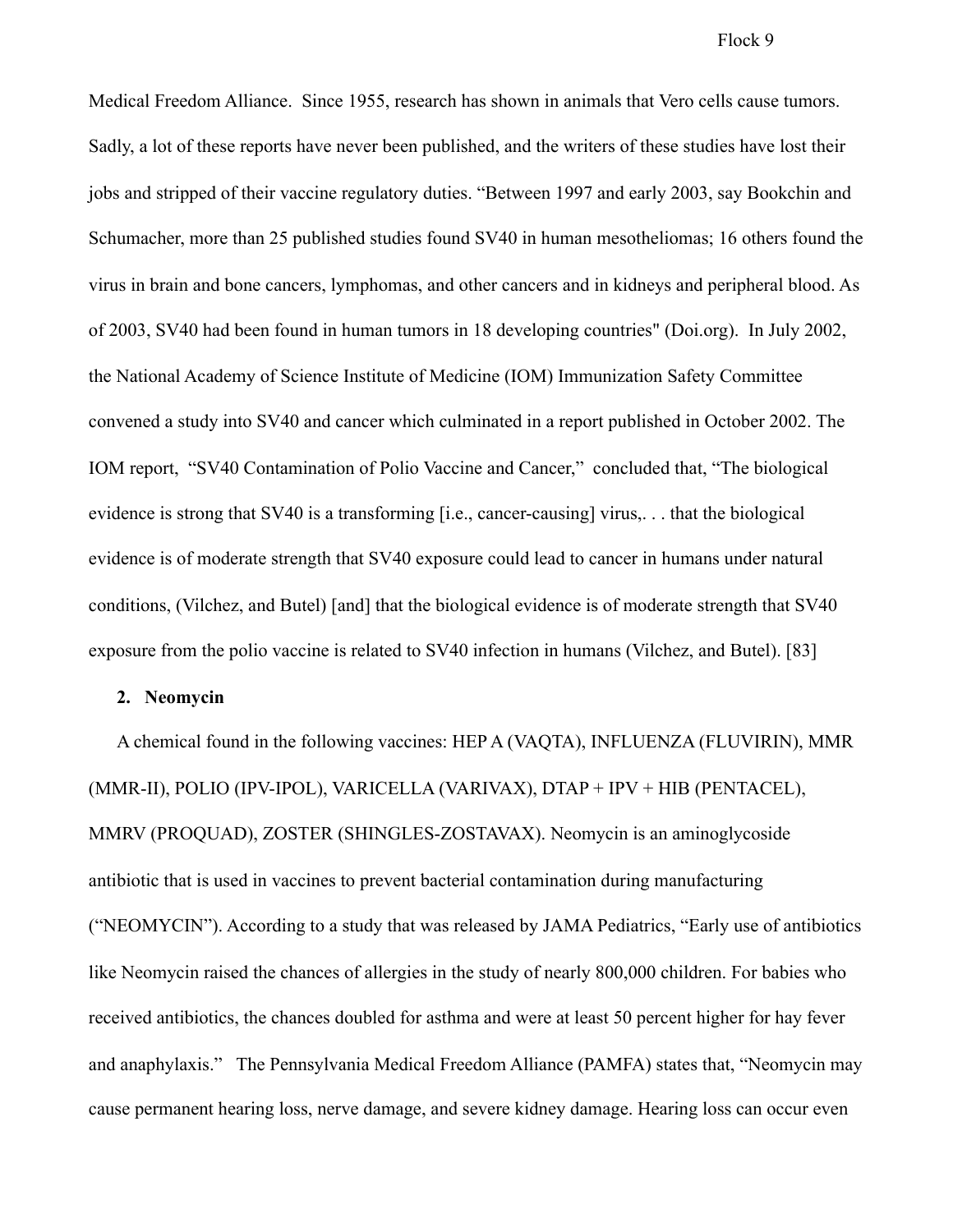after the drug is stopped; may also cause severe muscle relaxation progressing to paralysis and breathing problems. Minor side effects are irritation or soreness of the mouth/rectal area, nausea or vomiting. Major side effects of neomycin include any loss of hearing, clumsiness, diarrhea, difficulty in breathing, dizziness, drowsiness, greatly decreased frequency of urination or amount of urine, increased amount of gas, increased thirst, light-colored, frothy, fatty-appearing stools, ringing or buzzing or a feeling of fullness in the ears, skin rash, unsteadiness, weakness. Gastrointestinal side effects would include nausea, vomiting and diarrhea."

## **3. Streptomycin**

 Is used in the production of the Polio (IPV-IPOL) vaccine. It is an antibiotic produced by the soil actinomycete Streptomyces griseus ("STREPTOMYCIN"). It is an aminoglycoside antibacterial and antimycobacterial. Streptomycin is a second- or third-line drug used for the treatment of tuberculosis.

 Streptomycin has many reported side effects which include acute liver injury with jaundice; nephrotoxicity which causes cell damage; ototoxic which is inner ear damage; hearing loss, and retrograde degeneration of the auditory nerve; black, tarry stools; burning, crawling, itching, numbness, prickling, "pins and needles," tingling feeling; chest pain, chills, clumsiness, cough, dizziness or lightheadedness, feeling of constant movement of self or surroundings, fever, large, hive-like swelling on the face, eyelids, lips, tongue, throat, hands, legs, feet, or sex organs, nausea, painful or difficult urination, sensation of spinning, shortness of breath, sore throat, sores, ulcers, or white spots on the lips or in the mouth, swollen glands, unsteadiness, unusual bleeding or bruising, unusual tiredness or weakness and vomiting ("Streptomycin Side Effects in Detail"). Less common side effects include back, leg, or stomach pains; bleeding gums; bloody or cloudy urine; blurred vision; change in vision; dark urine; deafness; difficulty with breathing; difficulty with swallowing; dry mouth; fast heartbeat;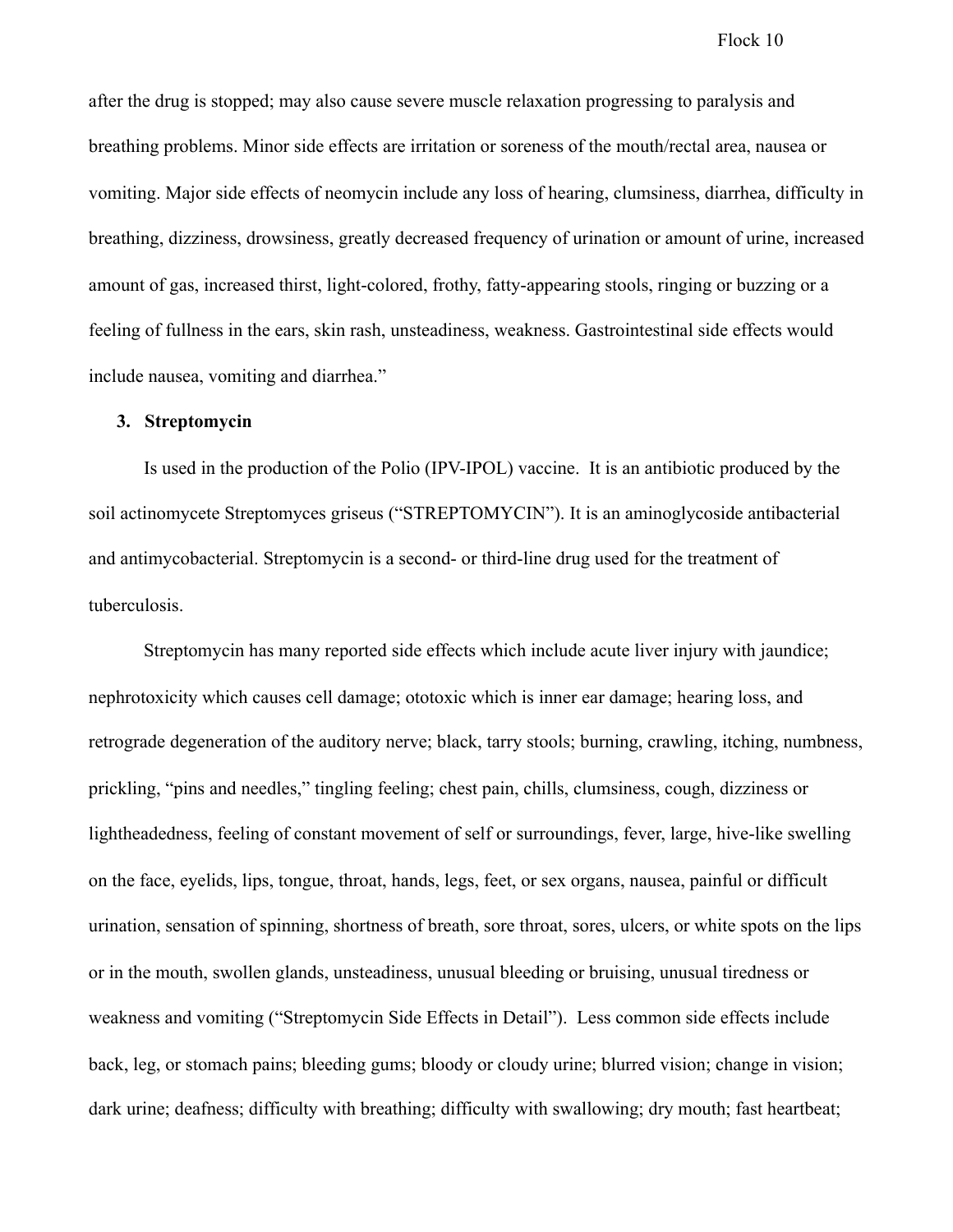general body swelling; headache; hives; impaired vision; itching; loss of appetite; muscle weakness; nosebleeds; pain in lower back or side; pale skin; pinpoint red spots on the skin; puffiness, or swelling of the eyelids or around the eyes, face, lips, or tongue, skin rash, thirst, tightness in the chest, wheezing, yellowing of the eyes or skin ("STREPTOMYCIN"). Streptomycin can cause rare side effects like experiencing a change in the frequency of urination or amount of urine, drowsiness, increased thirst, swelling of the feet or lower legs, and weakness. Patients with kidney problems who use this medication may experience severe toxic nerve reactions. It is recommended patients taking this medication have their kidney function and complete blood counts closely monitored by a health care provider. PAMFA warns, the appropriate medical equipment should be available for patients taking this medication ("STREPTOMYCIN").

 Even though the purification procedures eliminate measurable amounts of the antibiotic during production, 200 ng of streptomycin may still be present (Kerns, 2013.) Manufacturers of the polio vaccine say this amount is small, which makes the chance of drug allergies small; however, when deciding whether to be a recipient of the vaccine, one still must consider all the possible side effects that could occur because of receiving the vaccination.

### **4. Polymyxin B**

 Polymyxin is found in the Polio, Diphtheria, Tetanus, Pertussis, Influenza, and Hepatitis B vaccines. It is an antibiotic used during the vaccine manufacturing process. Clostridium difficile associated diarrhea has been reported with this specific antibiotic. The severity can range from mild diarrhea to fatal colitis. Using this antibiotic can alter a normal flora of the colon which would cause overgrowth of C. difficile. Polymyxin, according to PAMFA, has neurotoxic reactions which include "facial flushing, dizziness progressing to ataxia, drowsiness, peripheral paresthesia (circumoral and stocking glove), apnea due to concurrent use of curariform muscle relaxants, other neurotoxic drugs or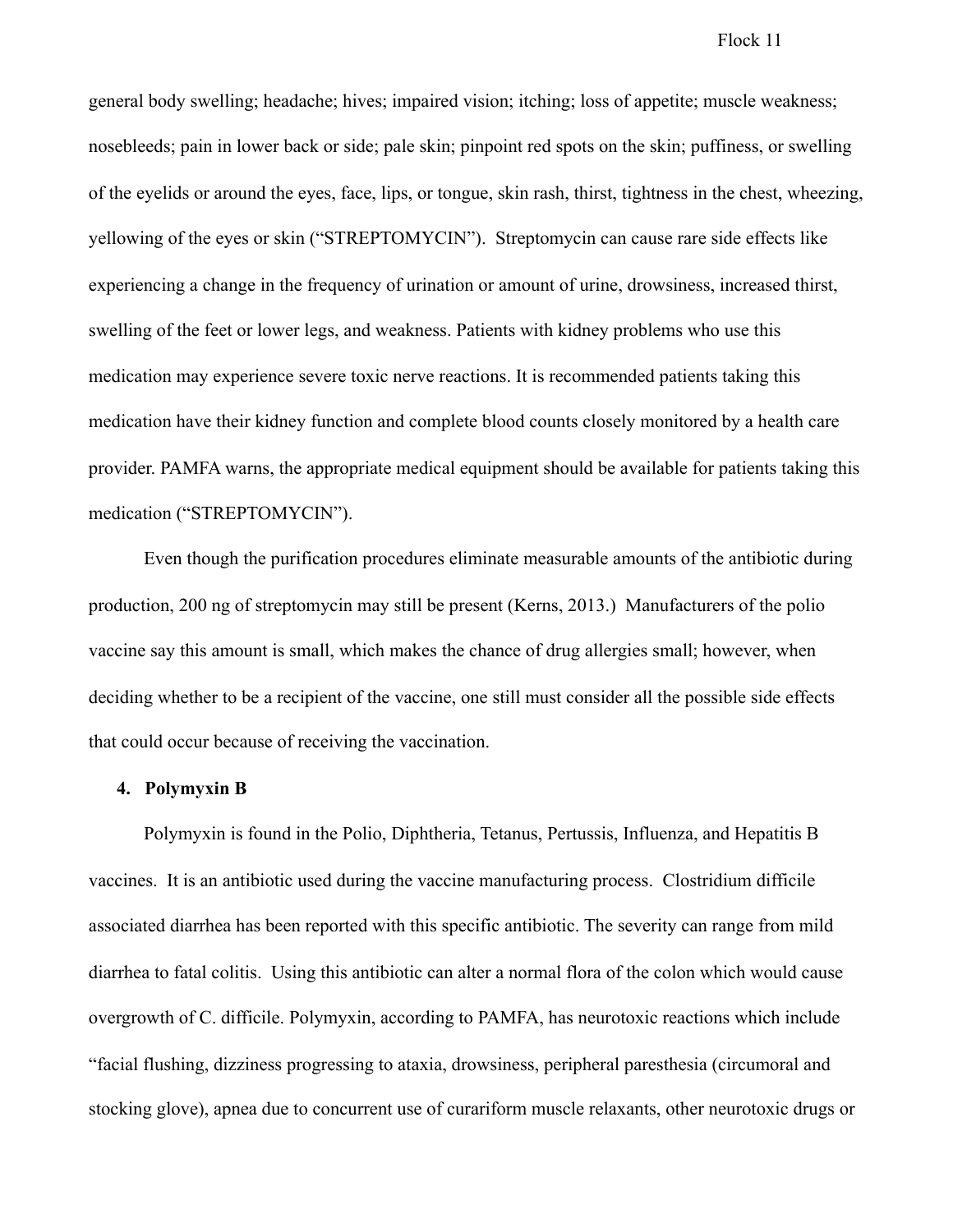inadvertent overdosage, and signs of meningeal irritation with intrathecal administration, e.g., fever, headache, stiff neck and increased cell count and protein cerebrospinal fluid."

### **5. Formaldehyde**

 Found in the following vaccines given in multiple doses up to 18 months: POLIO, HEP B, DTaP, Hib, Influenza, and HepA. Formaldehyde is used to help produce vaccines. It is an inactivating (germ-killing) ingredient that weakens or kills viruses, bacteria, or toxins in vaccines (vaccines.gov). Children are exposed to formaldehyde in vaccines 17 times by the time they are 18 months. According to the American Cancer Society, formaldehyde is a colorless, strong- smelling gas used in making building materials, household products, and can be used to make other chemicals. "When dissolved in water it is called formalin, which is commonly used as an industrial disinfectant, and as a preservative in funeral homes and medical labs. It can also be used as a preservative in some foods and in products, such as antiseptics, medicines, and cosmetics. Sometimes, although formaldehyde is not used, substances that release formaldehyde are. These have been found in cosmetics, soaps, shampoos, lotions and sunscreens, and cleaning products (Anon, 2018).

 Formaldehyde is a known carcinogen that when exposed to the chemical there can be side effects such as cardiac impairment, central nervous system depression, changes in higher cognitive functions, coma, convulsions, and even death (VaxTruth.org.) "Exposure to formaldehyde has been shown to cause cancer in laboratory test animals. Exposure to relatively high amounts of formaldehyde in medical and occupational settings has been linked to some types of cancer in humans. In rats, inhaled formaldehyde was linked to cancers of the nasal cavity and leukemia. In one study of rats given drinking water containing formaldehyde there was an increase in stomach tumors…." Studies in humans have "found that embalmers and medical professionals that use formaldehyde have an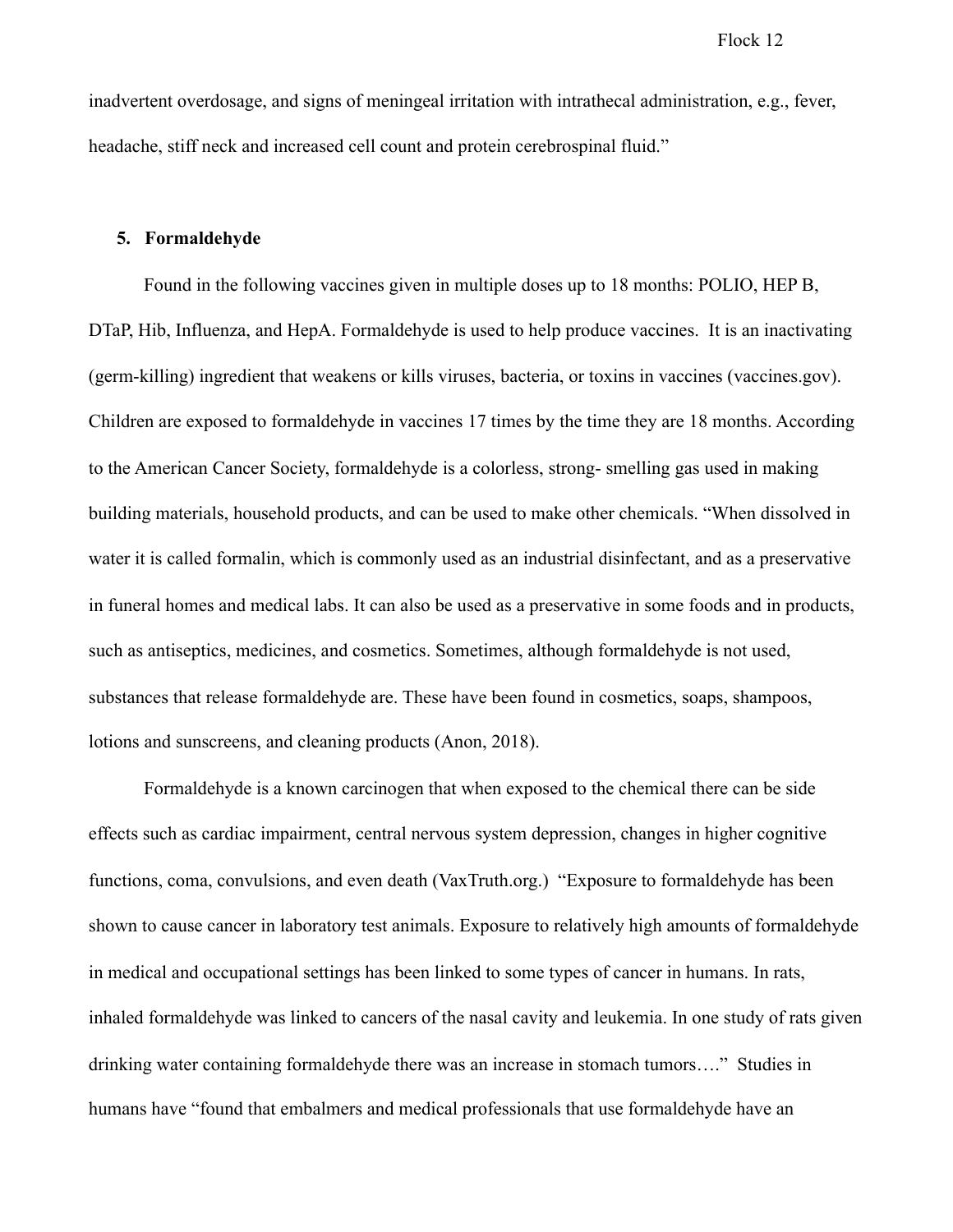increased risk of leukemia, particularly myeloid leukemia." Some studies of industrial workers exposed to formaldehyde have also found increased risks of leukemia, but not all studies have shown an increased risk. One study found that workers exposed to formaldehyde had higher than normal levels of chromosome changes in early white blood cells in their bone marrow (Anon, 2018). "This finding supports the possible link between formaldehyde exposure and leukemia," according to the American Cancer Society (Anon, 2018). The National Toxicology Program, International Agency for Research on Cancer, and the Environmental Protection Agency lists formaldehyde as, ("Harmful Ingredients in Vaccines") "known to be a human carcinogen." The National Cancer Institute published a statement saying, "Researchers have concluded that, based on data from studies in people and from lab research, exposure to formaldehyde may cause leukemia, particularly myeloid leukemia, in humans" (National Cancer Institute).

 The FDA says, "The amount of formaldehyde present in some vaccines are so small compared to the concentration that occurs naturally in the body that it does not pose a safety concern." In addition, the FDA states, "The amount of formaldehyde in a person's body depends on their weight. Studies have shown that for a newborn of average weight of 6 - 8 pounds, the amount of formaldehyde in their body is 50-70 times higher than the upper amount that they could receive from a single dose of a vaccine or from vaccines administered over time." Alarmingly, the CDC recommends 29 doses of 9 vaccines, plus a yearly flu shot after 6 months old for kids aged 0-6. Six of these vaccines contain formaldehyde. When examining the recommended vaccination schedule, and the dosage of formaldehyde included in each vaccine, one must ask is it worth the long-term risks to knowingly inject a known carcinogen into our children, even in trace amounts?

## **6. Eagle MEM Modified Medium**

Found in the POLIO (IPV-Ipol) vaccine. It is known as a synthetic cell culture media used to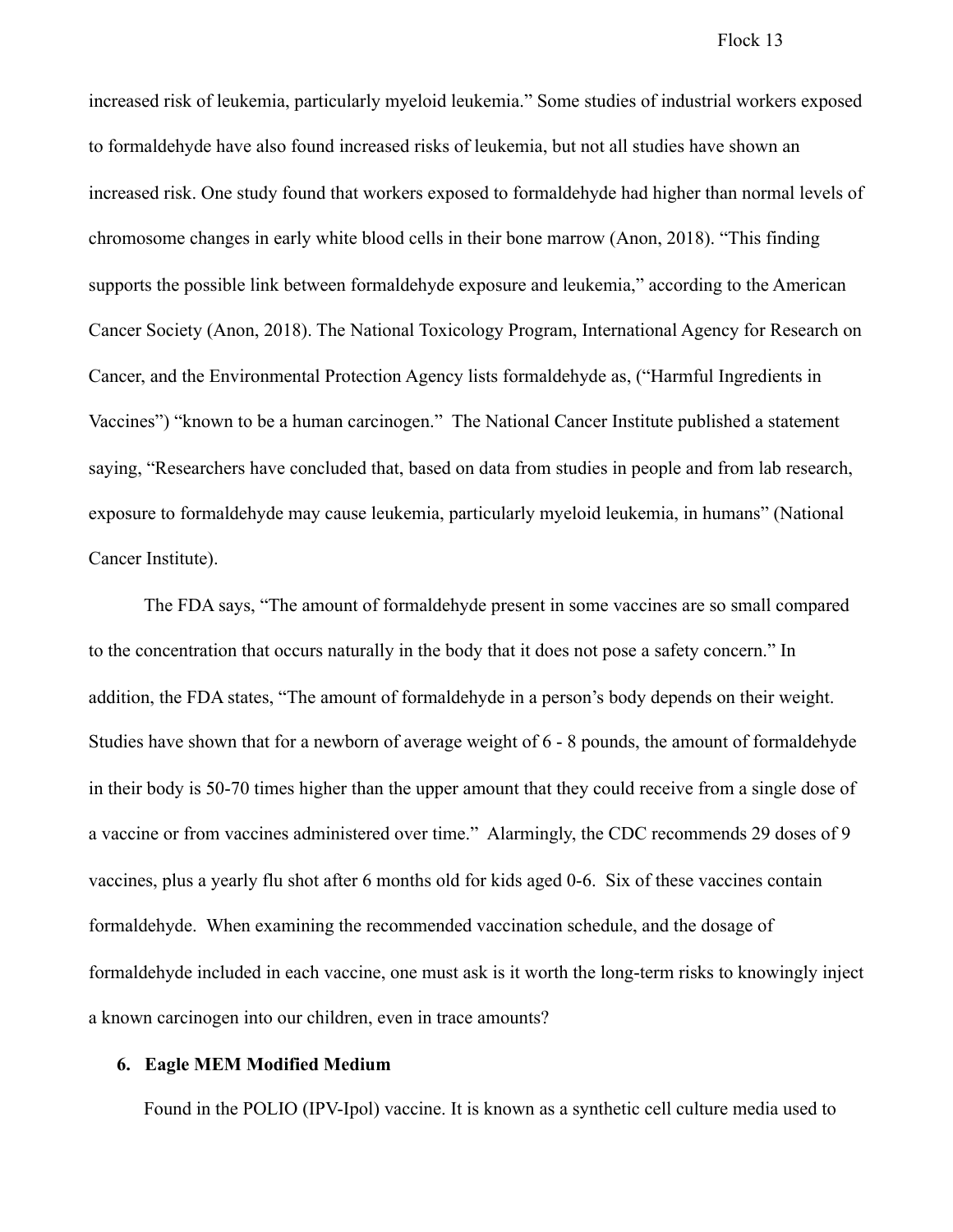maintain cells in tissue cultures. Eagle MEM Modified Medium is a synthetic media is composed of a basal medium and supplements like inorganic salts, amino acids, vitamins, glucose, Phenol Red, glutamine, sodium bicarbonate. It also contains growth factors and hormones. Monkey kidney cells are grown in the Eagle MEM modified medium. One can assume this is the least harmful ingredient in the vaccines, as there appears to be a lack of known, or published side effects from exposure to this cell culture media.

## **7. Calf Bovine Serum**

 Found in the HepB, POLIO, DTaP, and in the MMRV (Measles Mumps Rubella Varicella.) By 18 months of age, a child is exposed to calf bovine serum (whole blood from a calf that is aged between three weeks and 12 months) at least eleven times if the child is on the CDC recommended schedule. The FDA says, "The reason for the use of bovine serum in the manufacture of viral vaccines is because the virus may be grown in living cells. These cells need a source of nutrition, which in some instances may be provided by fetal bovine serum." The way the vaccine producers get this calf bovine serum is truly shocking. The astonishing process in described by Dr. Tenpenny, "Cows are occasionally sent to slaughter because they are ill, crippled or to simply thin a herd. If a cow is found to be pregnant during the removal of its internal organs, the uterus is quickly moved to a specialized extraction area, so the fetal blood can be harvested within 30 minutes of the mother's demise. The phlebotomy is done by inserting a sterile vacuum collection apparatus directly into the heart. The fetus must be at least 3 months of age or the heart is too small for puncture. A 3-month fetus yields about 150 ccs of serum while a near-term fetus (9 months) can yield up to 550 ccs. The heart must be beating to ensure the blood remains uncoagulated and all blood can be extracted from the fetus; therefore, it is presumed that the fetus is alive at the time of the extraction. After the blood is removed, the remains of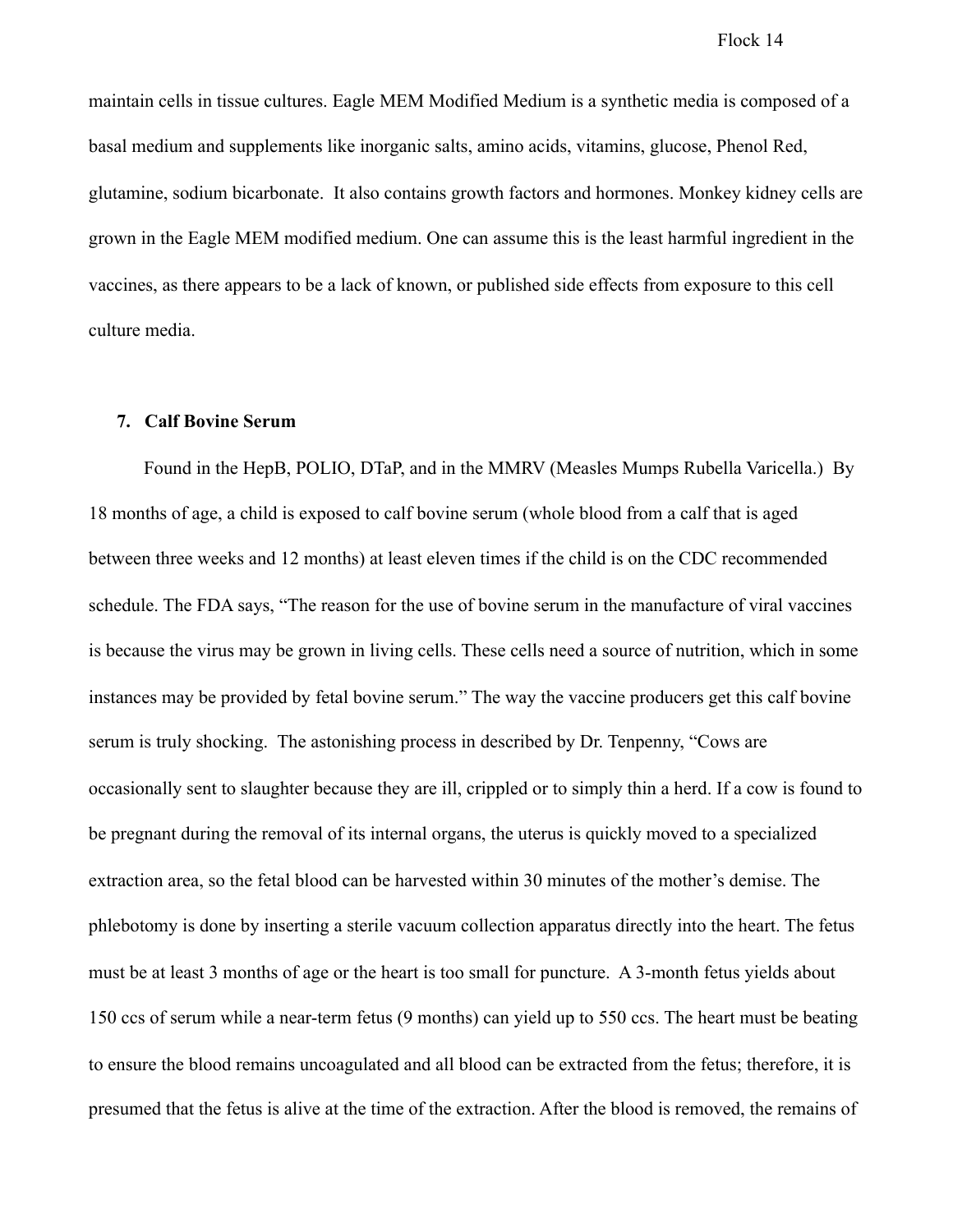the fetus are processed for animal feed (Vaccinationnews.org)". Approximately 500,000 liters (132,000 gallons) of FBS are sold per year worldwide, which means at least 1,000,000 unborn calf fetuses are subjected to the brutal harvesting procedure each year ("The Disgusting Cow Stuff in Vaccines"). Pestiviruses like BVDV (Bovine Viral diarrhea virus 1 and 2) have been found in the stool of 30 out of 128 children with infantile gastroenteritis and microcephaly has been reported in infants born to mothers who were seropositive for BVDB (vaccinationnews.org).

## **8. Phenoxyethanol**

 Preservative that was intended to prevent microbial growth. According to the FDA, phenoxyethanol is an "organic chemical compound that is sometimes used in cosmetics and antiseptics. It is also currently used as a preservative in one FDA approved available vaccine, Ipol, for the prevention of polio, at a concentration of 0.5%." There was a side effect of phenoxyethanol reported in an article published by PubMed. The article stated, "2-Phenoxyethanol, used as an anesthetic for handling small fish at a salmon hatchery, caused three women to experience headache and symptoms of intoxication during use, followed by diminished sensation and strength of hands and fingers, worse in the preferred hand. Persistent neuropathy did not develop in any of them. After 1 to 2 years of exposure, the women manifested gradual onset of symptoms of cognitive impairment with an inability to work. Neuropsychologic testing verified that all three had focal cognitive impairments that persisted. One also had documented labyrinthine hypofunction, which originated during this exposure. The immediate and delayed effects of 2-phenoxyethanol on the central nervous system resemble those of the other organic solvents." These compounds are used as preservatives in U.S. vaccine/biological preparations and, "Cannot be considered an ideal preservative; and their ability to fully comply with the requirements of the U.S. Code of Federal Regulations (CFR) for preservatives is in doubt. Future formulations of U.S. licensed vaccines/biologics should be produced in aseptic manufacturing plants as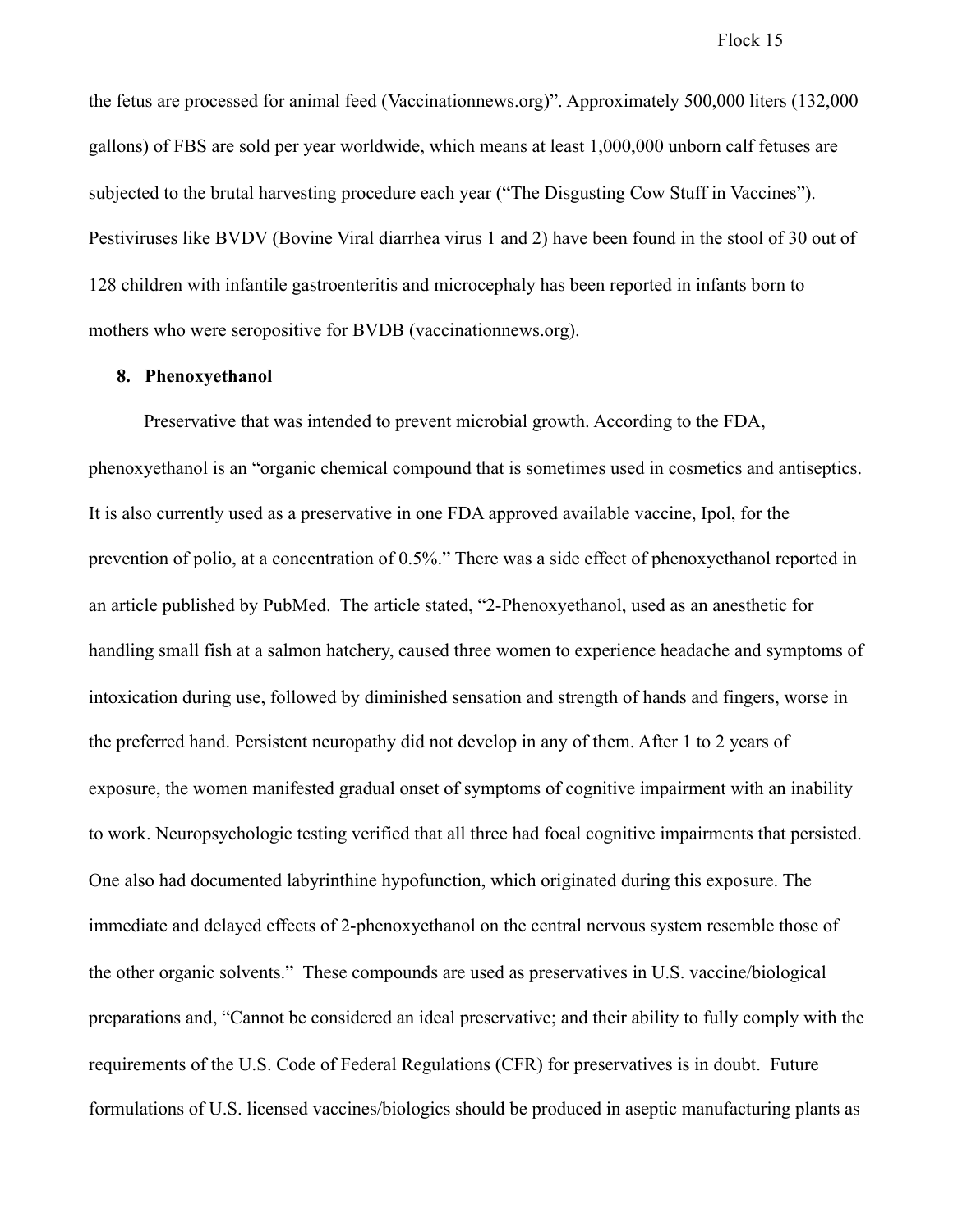single dose preparations, eliminating the need for preservatives and an unnecessary risk to patients." (facebook.com/drgreenmon)

### **9. Medium-199**

 A non-human or animal growth medium culture rich in proteins, vitamins and salts, used to produce measles and mumps vaccinations. It is a buffered salt solution containing vitamins and amino acids and supplemented with fetal bovine serum containing sucrose, phosphate, glutamate, sodium bicarbonate and recombinant human albumin ("Mumps Virus Vaccine"). It can be a liquid or a powder that acts as a stabilizer and neomycin. Research for this paper was unable to determine isolated side effects from exposure to Medium-199.

## **10. MRC- 5 human diploid cells including DNA and protein**

 A human diploid cell strain used to develop DTaP-HepB-IPV, DTaP-IPV/Hib, Hep A, Hep A/ Hep B, MMRV, Rabies, and Zoster (Pierce). MRC-5 are lung cells taken from a 14-week-old male fetus that was aborted for psychiatric reasons in 1966 in the United Kingdom, according to Sigma Aldrich a MRC-5 distributor. A child is exposed to MRC-5 thirteen times by 18 months when following the CDC vaccine schedule. According to Vaccines 6th edition edited by Stanley a Poltkin, Walter A. Orenstein, and Paul A. Offit, these proteins have two concerns, "The first concern arises from the potential for animal and human-derived proteins to contain one or more adventitious agents. The second concern arises from the potential for animal or human-derived proteins to elicit an allergic reaction in susceptible individuals." Additionally, the FDA includes a statement in the warning section of the vaccine package insert for blood-derived HSA-containing products that states, "This product contains albumin, a derivative of human blood. Based on the effective donor screening and product manufacturing processes, it carries an extremely remote risk for transmission of viral diseases."

Research for this paper did not uncover any noted side effects of the use of MRC-5; however,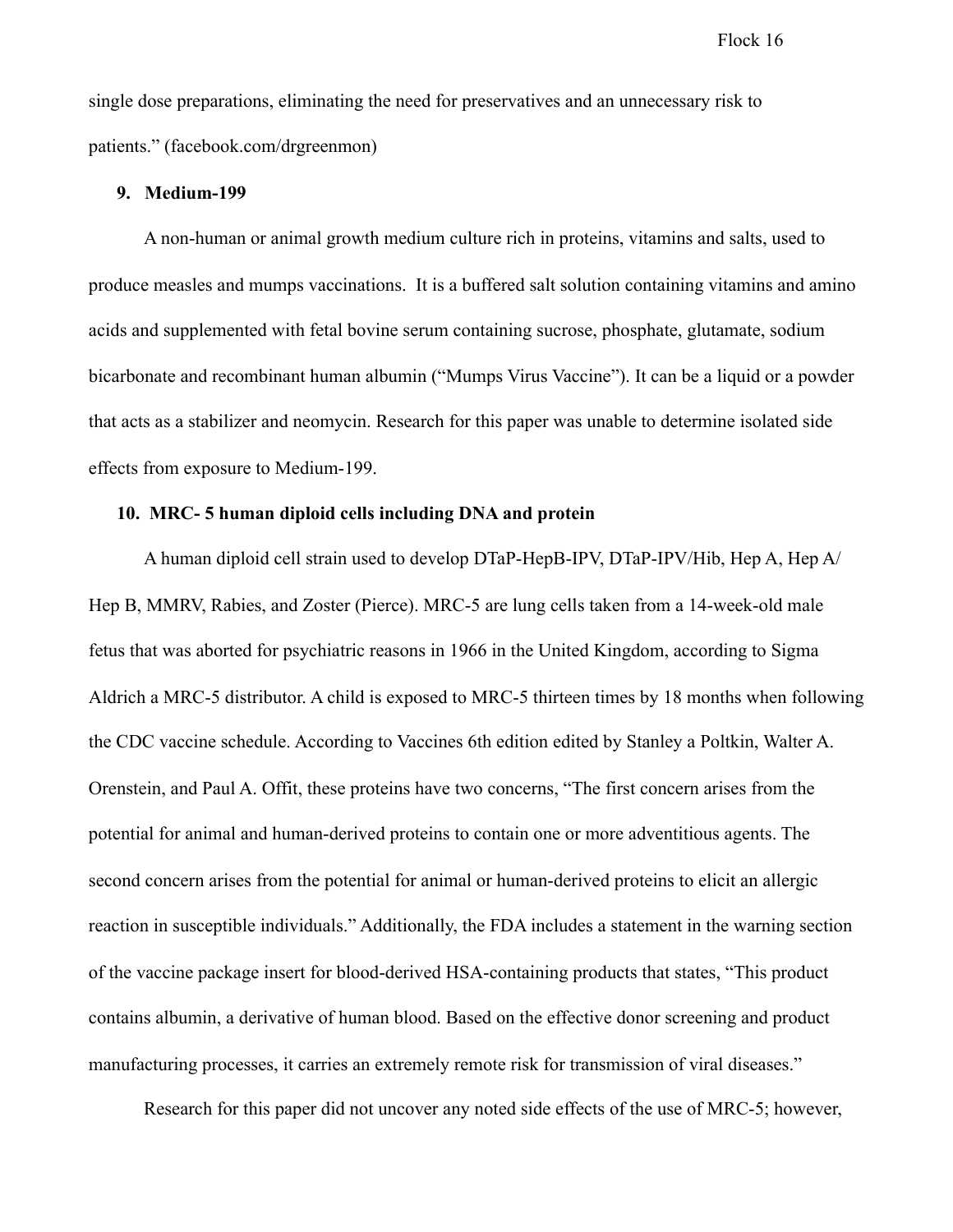there was extremely alarming information discovered in an education resource document published for the College of Physicians of Philadelphia. The document stated, "Two main human cell strains have been used to develop currently available vaccines, in each case with the original fetal cells in question obtained in the 1960s. The WI-38 cell strain was developed in 1962 in the United States, and the MRC-5 cell strain (also started with fetal lung cells) was developed, using Hayflick's technology, in 1970 at the Medical Research Center in the United Kingdom." It should be noted that Hayflick's methods involved establishing a huge bank of WI-38 and MRC-5 cells that, while not capable of infinitely replicating like immortal cell lines, will serve vaccine production needs for several decades in the future (history of vaccines.org). This alarming finding causes one to understand why faith-based, anti-vaccine opponents, like the Catholic Church, ask for moral guidance on the use of vaccines developed using cell strains started with human fetal cells. This includes vaccines against rubella, chickenpox, Hep A and some others. One must ask; does anyone really want their child injected with human fetal cells?

## **11. Deoxyribonucleic Acid (DNA)**

 The carrier of genetic information. It is used as an adjuvant, a substance which enhances the body's immune response to an antigen, in vaccines like the Chicken Pox, Rubella, Hep A, Shingles and one version of Rabies ("Flu Vaccine"). According to PAMFA, 100,000,000 bits and strands of human DNA are allowed per dose in vaccines. When looking at the whole person and the possible side effects of Deoxyribonucleic Acid in vaccines, it's important to consider what are the ramifications of being injected with another person's DNA. A possible answer to this lies in a 2003 article on Cellular Memory in Heart Transplants, written by Kate Ruth Linton for the Montgomery College Student Journal of Science and Mathematics. In the article, she presented evidence of cellular memory (the idea that the cells in our bodies contain information about our personalities, tastes, and histories)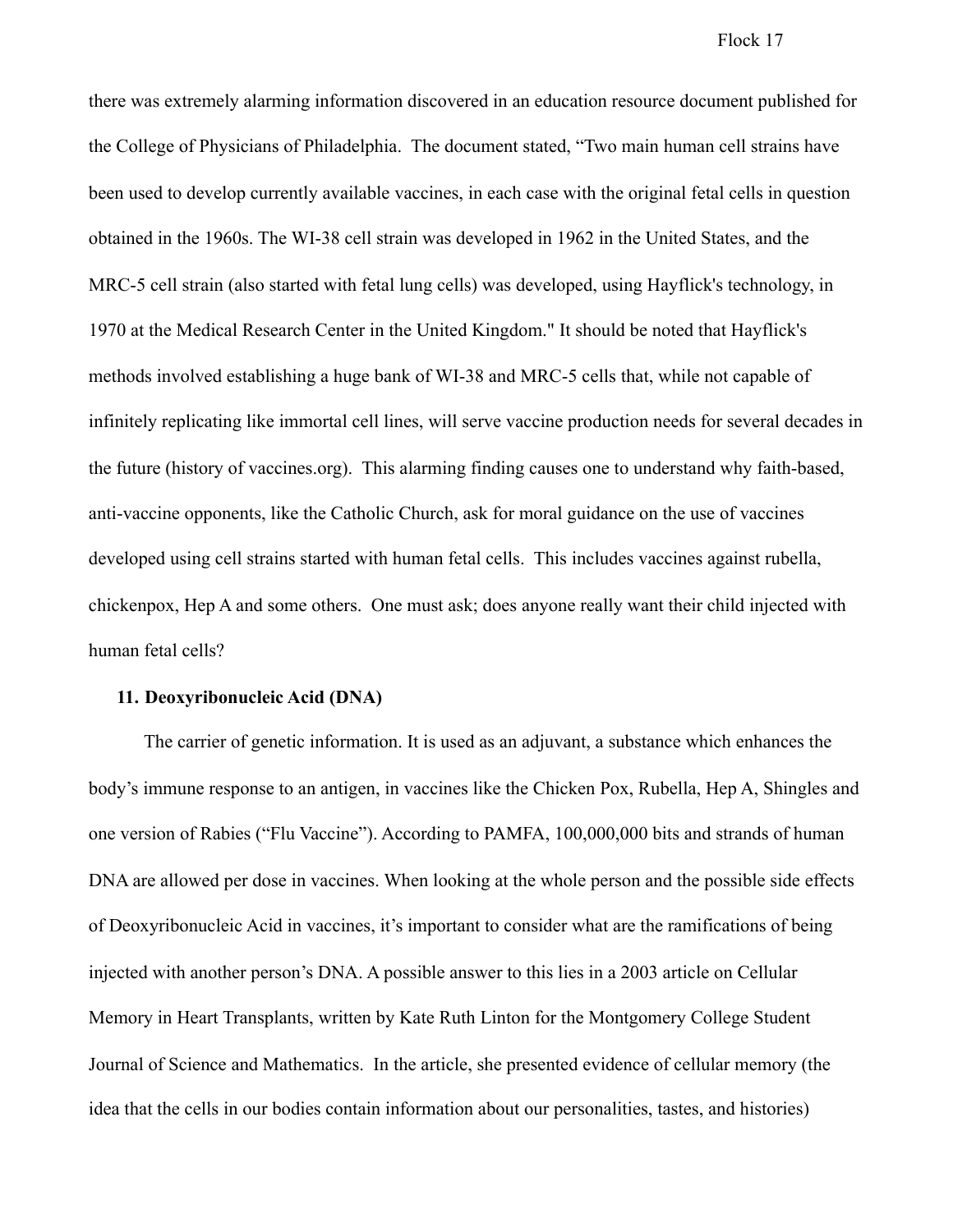occurring in a person who had undergone a heart transplant. Linton shared the story of a lady who had a heart transplant in 1988. The heart came from a male donor of which the recipient was unaware of at the time. The lady began to act differently after the transplant by demonstrating male characteristics. She inquired about the donor and was informed the donor was in fact male. She met with family members of the donor and discovered her newfound habits were ones like those of the male donor ("Know by Heart".) This causes one to wonder since cellular memory can occur after a heart transplant, can it possibly occur when being injected with DNA through vaccinations? To answer this question, some chemists have tried to gain a deeper understanding of cellular memory. One such scientist is Candace Pert, Ph. D., who studies biochemistry. Her findings helped support one belief which a growing number of scientists have now adopted: "every cell in our body has its own 'mind'…and if you transfer tissues from one body to another, the cells from the first body will carry memories into the second body." In other words, these scientists believe cellular memory does, in fact, exist although they would probably prefer not to word their belief as such" ("Transplanted Personalities: Can Transplanted Organs Carry Remembered Traits?"). The Children's Hospital of Philadelphia has attempted to dispel the belief that cellular memory can occur after being injected with DNA from a vaccine, by stating that, "DNA from vaccines are not able to incorporate itself into cellular DNA. In fact, if this could be accomplished, gene therapy would be much easier than it has been." (chop.edu)

## **12. Monosodium L-glutamate (MSG)**

 Found in the MMRV (a brand of the Measles, Mumps, Rubella) and the VARICELLA vaccines. It is used as a stabilizer to help the vaccine remain unchanged when the vaccine is exposed to heat, light, acidity, or humidity (cdc.gov). Rachael Link offers a strong opinion that MSG is one of the "most controversial ingredients on the planet." She says, "MSG has very negative symptoms in certain people who are sensitive to its effects." (Pinterest, 2018)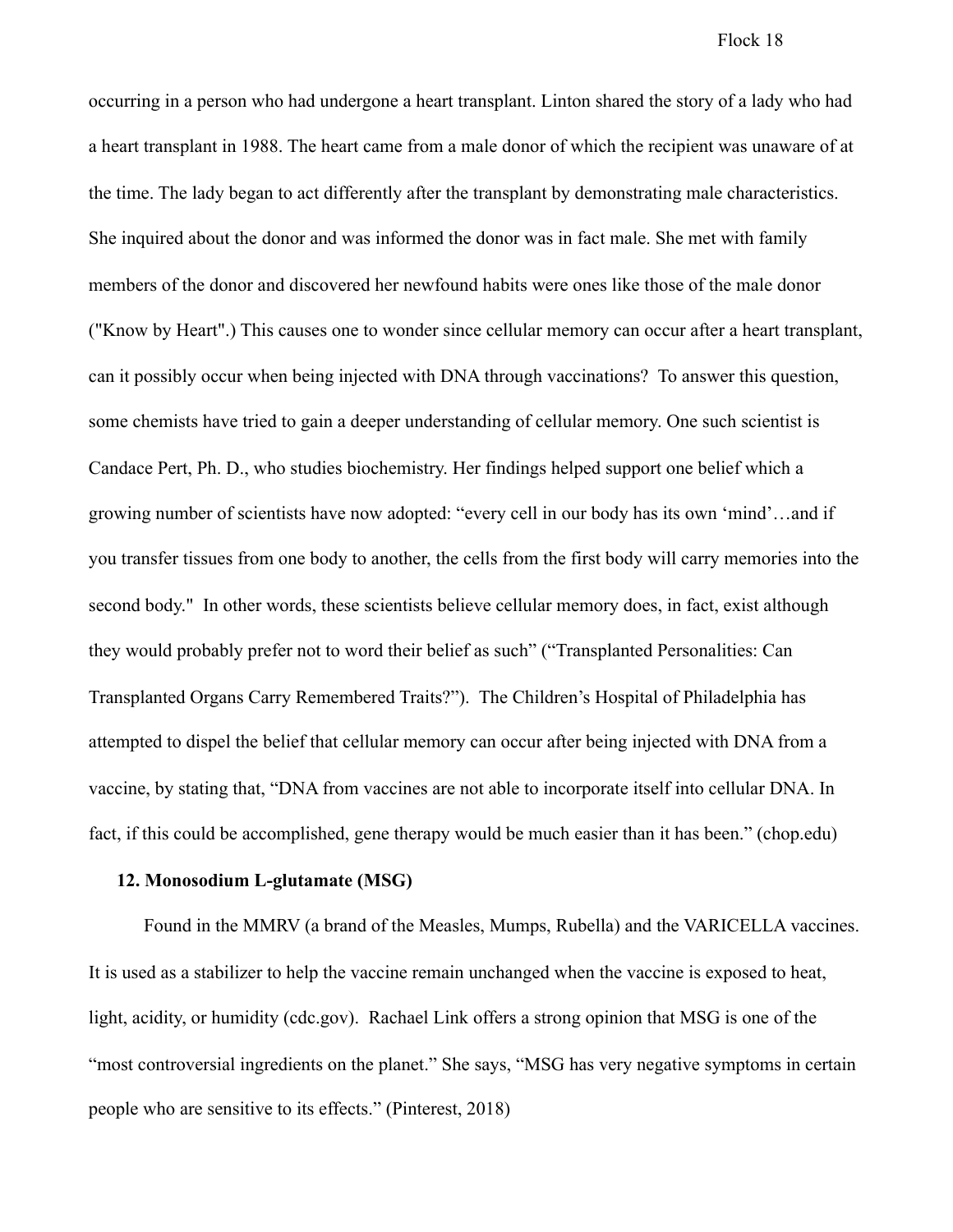Why is MSG bad? Racheal Link says, "It contains isolated and highly concentrated forms of glutamic acid. It's processed very differently in the body and can increase levels of glutamate in blood very rapidly." Studies have shown that MSG can have side effects from asthma attacks to metabolic syndrome, can cause free radical formation, may contribute to weight gain, cell swelling or death, and increase blood pressure (Pinterest, 2018). A study done in 1997, showed that MSG triggered many symptoms like muscle tightness, numbness/tingling, weakness, flushing, and headache. In another study, they found that MSG caused swelling and even death of mature neurons (Pinterest, 2018)

It is mind boggling to know that study after study shows MSG to be controversial, but our children are still exposed to it in vaccines twice before 18 months of age and four times before the age of 6.

### **13. Sucrose**

 Found in the Influenza, Japanese Encephalitis, Typhoid, MMR, Varicella, and Hib vaccines. It is a disaccharide consisting of a mixture of monosaccharides glucose and fructose. Scientists have found additives at low concentrations, like Sucrose, extend the life of vaccines at room temperature. High levels of sugar stabilize virus particles in vaccines by keeping the virus structurally intact by making the vaccine more viscous (Pelliccia et al., 2018).

 According to WebMD, some of the side effects of sucrose include: blockage of the esophagus, bronchospasm, hives, inflammation of skin caused by an allergy, inflammation of the nose, itching, life threatening allergic reaction, pink eye, rash, stomach or intestine blockage, stool blockage of the intestines. A research study published in 2016, showed a significant link between sucrose and ulcerative colitis. The American Council on Exercise states that, "Sucrose can cause mood swings, weight gain, can trigger strong sweet cravings, poor insulin sensitivity possibly causing Type 2 diabetes, and tooth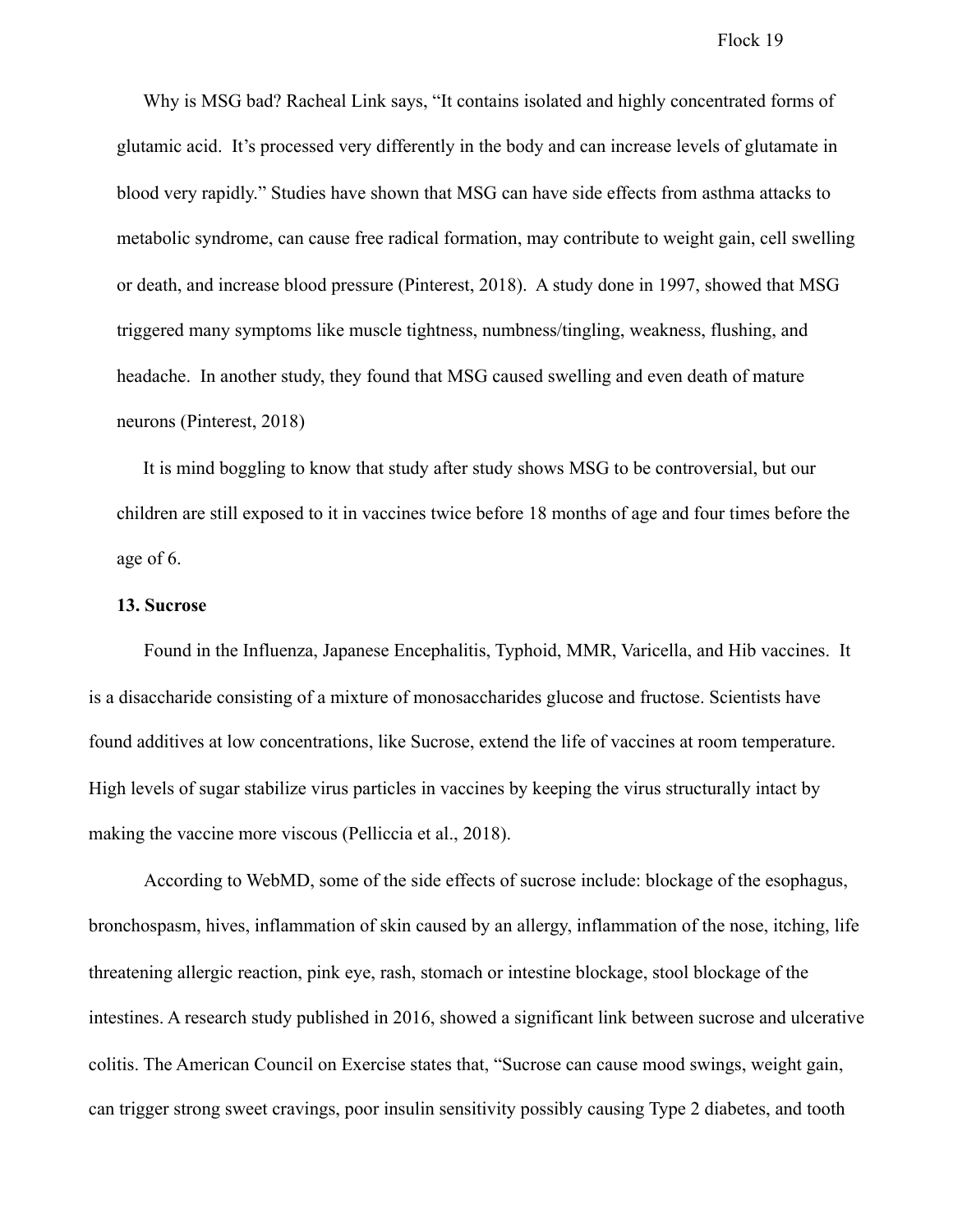decay." Alarmingly, a child could be exposed to sucrose from vaccines four times by 18 months of age.

### **14. Hydrolyzed Gelatin**

 Found in the Influenza, MMR, Varicella, and Yellow Fever vaccines. Hydrolyzed gelatin is a stabilizer added to vaccines to help protect the vaccine from adverse conditions such as the freezedrying process or heat. It can be found in Jell-O. Hydrolyzed gelatin may be bovine or porcine derived. Using bovine gelatin poses a risk of the presence of bovine spongiform encephalopathy (BSE)-mad cow disease; therefore, it cannot be sourced from countries where BSE exists. Possible side effects of exposure to Hydrolyzed gelatin may include allergic responses such unpleasant taste, sensation of heaviness in the stomach, bloating, heartburn, and belching. WebMD states, "Although the risk of BSE seems low, many experts advise against using animal-derived supplements like gelatin when manufacturing vaccines (cold et al., 2018)." Unfortunately, a child will be exposed to this ingredient four times before 18 months of age.

### **15. SODIUM PHOSPHATE DISBASIC**

 Found in MMRV, ZOSTER, VARICELLA. It is an emulsifier, buffering and metal-chelating agent. You can find this in toilet bowl cleaner, dishwashing detergents, fertilizer, it has been known to cause algal blooms in bodies of water. The medical field uses sodium phosphate to clean the colon before a colonoscopy.

 In a study done by the FDA, potential side effects from sodium phosphate could include renal failure, transient electrolyte changes, death, and serious adverse effects on organs, such as kidneys and the heart. According to the FDA study, "Most cases of serious harm occurred with a single dose of sodium phosphate that was larger than recommended or with more than 1 dose in a day." The Pennsylvania Medical Freedom Alliance reported that other side effects may include: itching or hives, swelling in the face or hands, swelling or tingling in your mouth or throat, chest tightness, trouble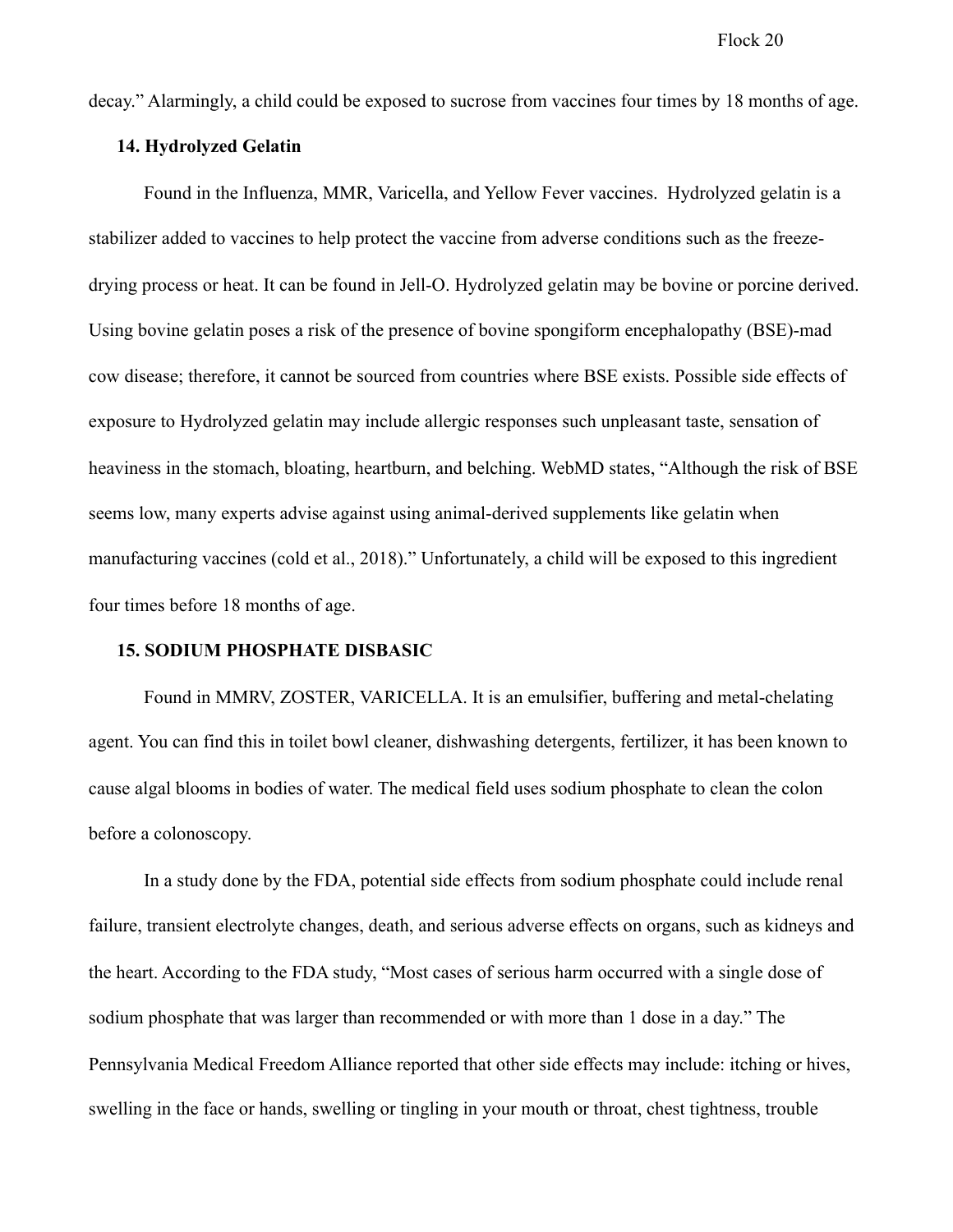breathing, blood in your urine, lower back pain, side pain, or sharp back pain just below the ribs, confusion, weakness, and muscle twitching, decrease in how much or how often you urinate, dizziness or fainting, dry mouth, increased thirst, muscle cramps, nausea or vomiting, fast, pounding, or uneven heartbeat, red or black stools, seizures, severe stomach pain, nausea, vomiting, or bloating (pamva.org).

 Children are potentially exposed to this emulsifier in vaccines twice before age 18 months. A teacher in a recent Facebook post shared an observation she had made concerning several students in her classroom whom appeared to experience an unusual twitch. She stated most of these children twitched about 30 times per minute. She raised a valid whether this vaccine ingredient could be a potential link to their twitching?

## **16. SODIUM CHLORIDE**

 Found in ANTHRAX, CHOLERA, DT, DTaP, DTaP-IPV, DTaP-IPV/Hib, DTaP-HepB-IPV, Hib, Hep A, Heb B, HPV, Meningococcal, MMR, MMRV, Influenza (spray and shot), Rotavirus, Smallpox, Td, Tdap, Varicella, Yellow Fever, and Zoster (shingles). According to the U.S. National Library of Medicine, the safety, and effectiveness of using sodium chloride in vaccinations have not been established. They state, "The solution contains aluminum and may be toxic." They also state that premature neonates exposed to sodium chloride are at risk for kidney function impairment because of the immature development of their kidneys, and the levels of aluminum in sodium chloride give a greater risk of central nervous system, bone toxicity, edema and congestive heart failure. Even with these warnings, children will be exposed to sodium chloride approximately 16 times before 18 months of age when following the CDC vaccine schedule.

### **17. Sodium Bicarbonate**

 Found in the Adenovirus, Cholera, and MMRV vaccines. It is the active ingredient in baking soda that reduces stomach acid, heartburn, indigestion, and stomach upset. Sodium bicarbonate can be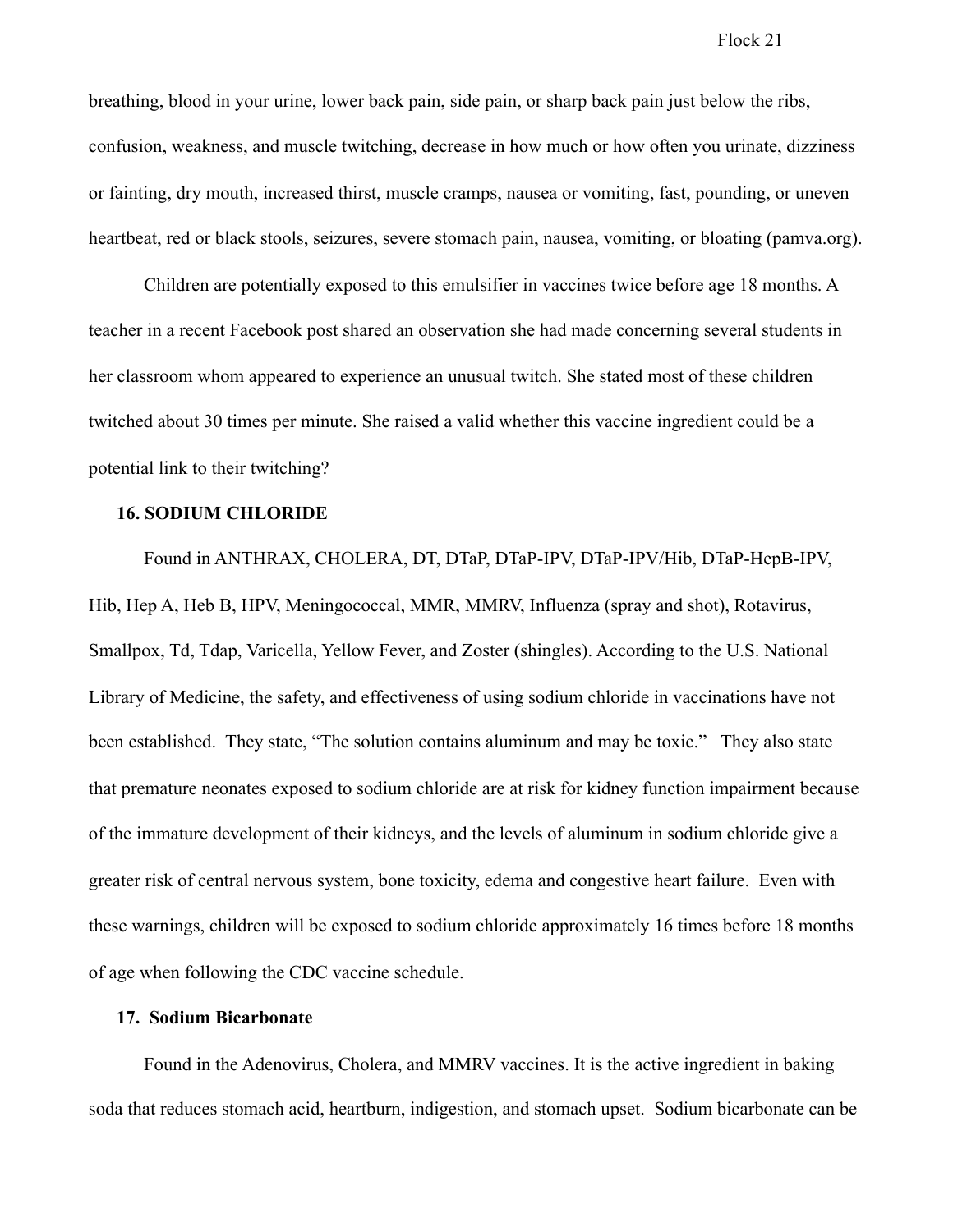toxic to people that have abnormal levels of sodium, potassium, calcium, chlorine, if your body's pH is higher than normal. According to the Pennsylvania Medical Freedom Alliance, one who is taking sodium bicarbonate should not consume high amounts of calcium (milk, cheese, yogurt, or calcium supplements).

 Sodium bicarbonate has an extensive list of side effects. Some of the side effects of exposure to sodium bicarbonate could include frequent urge to urinate, headache, mood or mental changes, muscle pain or twitching, nausea or vomiting, gastric rupture, cause of excess of serum proteins in the urine, possible intraventricular hemorrhage, and coma (pamva.org).

### **18. SORBITOL**

 Found in the Yellow Fever, Rotavirus, MMR, and MMRV vaccines. Sorbitol is a polyhydric alcohol with half the sweetness of sucrose. It occurs naturally but is produced synthetically from glucose. Some side effects of sorbitol may include: abdominal cramps, abdominal pain, diarrhea, and cell damage (pamva.org).

## 19. **HUMAN ALBUMIN**

 A concentrate of plasma proteins derived from human blood; used as a stabilizer in vaccines like, Adenovirus, MMRV, MMR, Rabies, and Smallpox (pamva.org). Human albumin comes with many side effects such as: anaphylactoid reactions, fever, chills, rash, nausea, vomiting, tachycardia, hypotension, edema, erythema, nervous system side effects, and bronchospasm (respiratory). According to the Vaccine 6th Edition, vaccines that contain human albumin have been linked to allergic reactions like anaphylactic shock and type 3 hypersensitivity reactions that occur 2 to 21 days after booster doses. Respiratory symptoms have been reported that require antihistamines, epinephrine, and steroids to resolve the issues (pg. 663). Children are injected with sorbitol three times before they are 18 months old.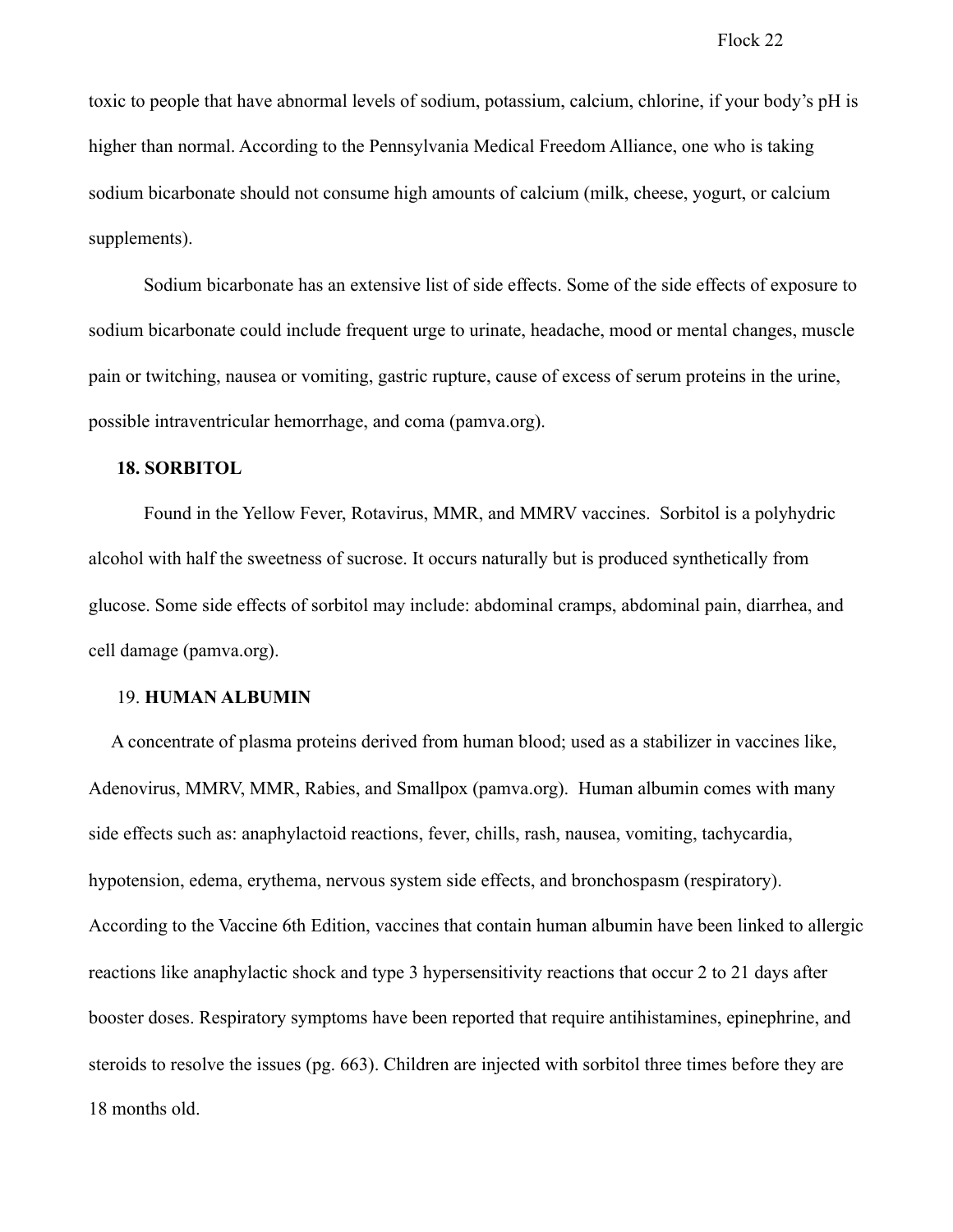### 20. **POTASSIUM CHLORIDE**

 Used in MMRV vaccinations. It is also found in many foods and is needed for several functions of the human body, especially the beating of the heart. The FDA says it is a, "Direct food substance that is generally recognized as safe." It is used to treat low blood levels; however, according to PAMFA, Potassium Chloride should not be used if one is determined to be allergic to the chemical.

 Side effects of potassium chloride may include, uneven heartbeat, muscle weakness or limp feeling; severe stomach pain, numbness, or tingling in your hand, feet, or mouth; diarrhea, gas, nausea, stomach discomfort, vomiting, rash, hives, itching, difficulty breathing, tightness in the chest; swelling in the mouth, face, lips, or tongue; black tarry stools, chest pain, severe nausea or vomiting; stomach pain or swelling; unusual confusion or anxiety; unusual muscle weakness or paralysis; vomit that looks like coffee grounds; weak or heavy legs (pamva.org). According to drugs.com, "Reports of intestinal and gastric ulceration and bleeding," have been directly linked to the exposure of Potassium Chloride. Drugs.com also stated that potassium chloride is, "Associated with an increased frequency of small bowel lesions."

 Surprisingly enough, it has been discovered that vaccine producers have not performed any studies to determine carcinogenicity, mutagenicity, or the effects on fertility when using potassium chloride. Even more surprising is that Drugs.com states that, "The safety and effectiveness in pediatric patients have not been established." So, if this is the case, why are children subjected to this vaccine residual at such a young age? How would one know if an 18-month-old is allergic to potassium chloride until after they have been subjected to the chemical?

### **21. UREA**

 Found in the Varicella and the MMRV vaccines. It is used as a stabilizer and can be found in urine and synthesized in a lab (facebook.com). Urea can be used to induce abortions, among other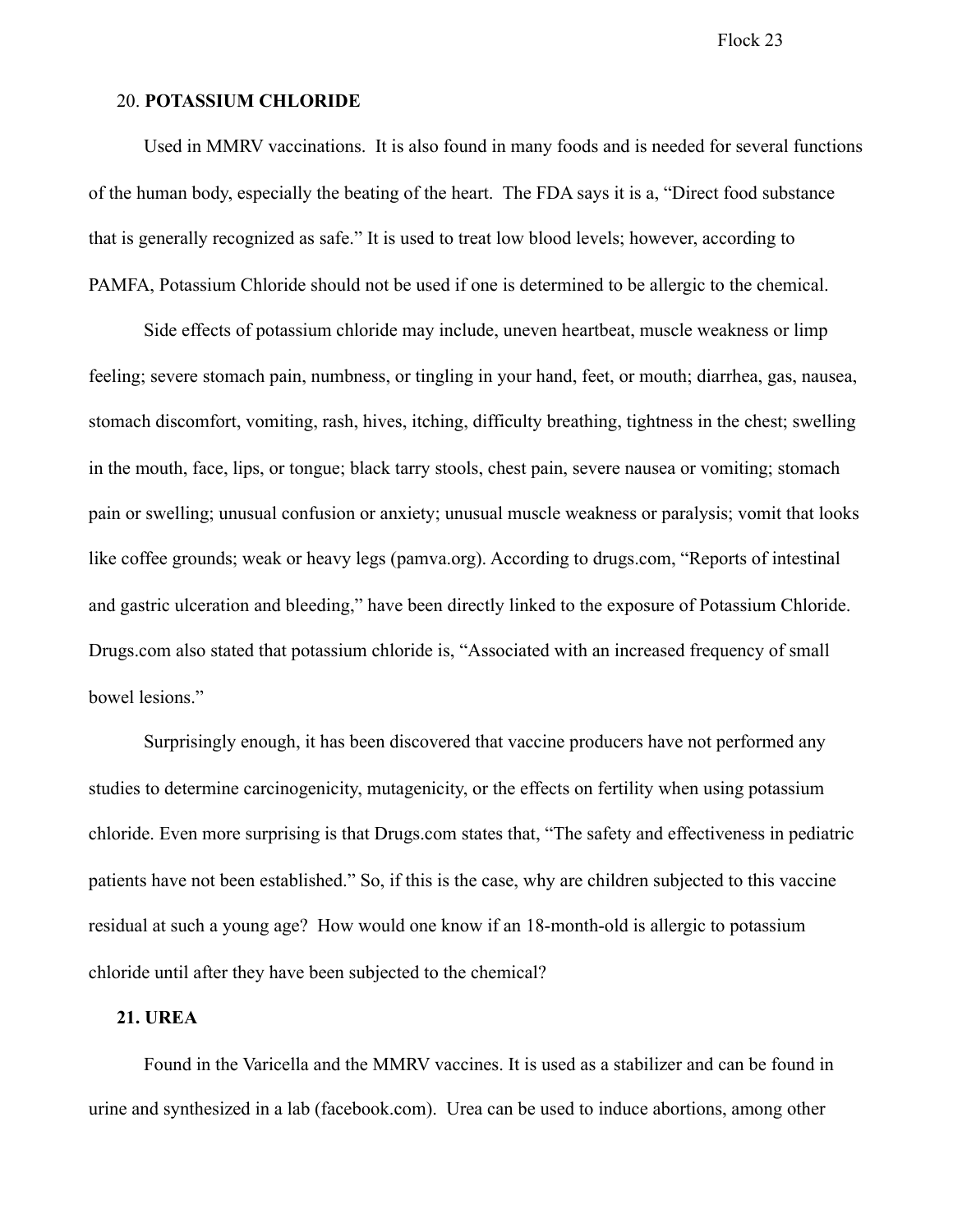things. According to Oxford University, Urea is a harmless organic compound found in the body, but a British Medical study from 1971 showed that Urea was successful in causing an abortion within 59 hours in a mid-trimester pregnancy (Greenhalf and Diggory, 1971).

 Common side effects of Urea are hives, difficulty breathing, swelling of the face, lips, tongue, and tongue, mild itching, and mild burning or stinging. When using Urea topically, you could experience severe redness or irritation of treated skin. The FDA has not done any studies to show if used topically if it will harm an unborn baby or if it passes into breast milk causing baby harm. One must ask, if these are the side effects of topical use, what would be the side effects if being injected into the body… multiple times? Also, one must ask why are we allowing our children to be injected with a known abortion inducing chemical? Is this information even provided to the public?

## **22. CHICK EMBRYO CELL CULTURE**

MMR and MMRV vaccines are propagated in Chick embryo cell cultures.

The insert in the vaccine package states that people with hypersensitivity to eggs should be vaccinated using extreme caution. Based on information published by Healthline.com, 2% of children have been found to be allergic to eggs. The whites in eggs hold proteins that have potential to produce mild to severe allergic reaction. These reactions may include anaphylactic, anaphylactoid, hives, swelling of the mouth and throat, difficulty breathing, hypotension, or shock. One can only hope that hypersensitivity to eggs has been discovered in the child prior to receiving the MMR vaccine; however, this may not always be the case; and one must ask how many parents/guardians read the VIS, Vaccination Information Statement, given to them by the attending physician prior to consenting to having their child vaccinated; thus, the reason a doctor requires the vaccinated patient to wait in their office 15-30 minutes after being vaccinated. A child will be injected with chick embryo cell cultures at least two times by the time they are 18 months old. One can only hope their child is not one of the 2%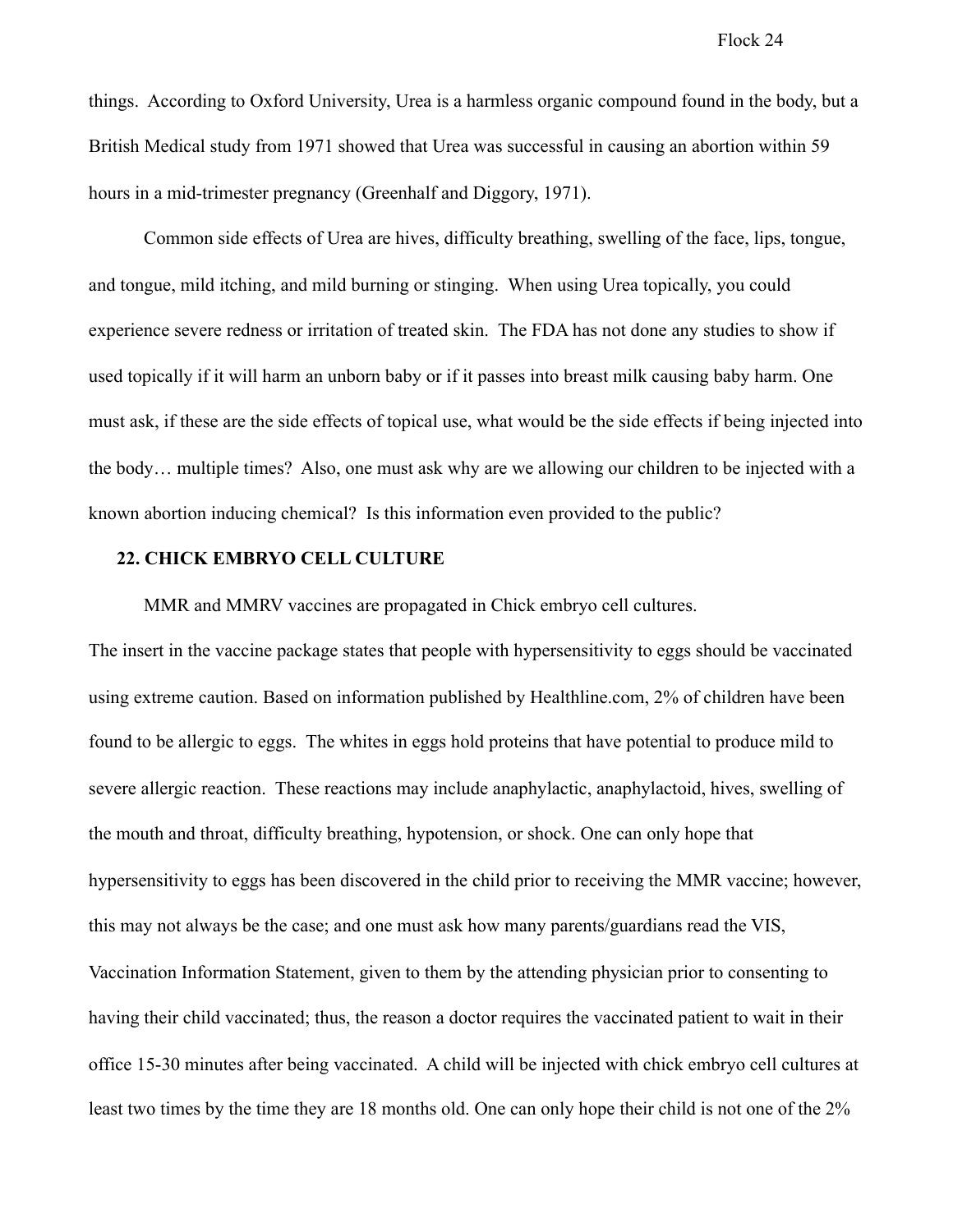with hypersensitivity!

### **23. POTASSIUM PHOSPHATE MONOBASIC**

 Found in MMRV, Influenza, HepB, Japanese Encephalitis, Meningococcal, MMR, Rotavirus, Zoster, HepA+HepB, Typhoid, Varicella, and Varicella Zoster. An inactive ingredient mixture of mono basic dihydrogen phosphate and dibasic mono hydrogen phosphate. This chemical is an acidity regulator that maintains ph balance while the vaccine is manufactured. The chemical helps to keep the fragments of active ingredients suspended in the water, so they do not settle (vk.ovg.ox.ac.uk/vaccineingredients.) Phosphates are known to have an extremely high buffering capacity and are highly soluble in water that can cause acid or alkalinity in a product.

The possible side effects from using potassium phosphate include allergic reactions that can include hives, difficult breathing, swelling of the face, lips, tongue, or throat; nausea, vomiting, stomach pain, diarrhea, bone and joint pain; headache, dizziness, tired feeling, muscle pain or weakness; increased thirst, and numbness or tingling feeling. According to everydayhealth.com, one should not take potassium phosphate if you have severe kidney disease, or high levels of phosphorus in your body or blood because phosphorus levels can affect calcium levels in the body and vice versa. In addition, children younger than 4 years of age should not be given potassium phosphate.

Although this ingredient is present in small quantities, and scientists say there is no evidence that any harm can be caused in these amounts, we must remember children who are vaccinated will be exposed to this chemical eleven times before he/she is 18 months old. So, if this is the case, we must ask why then are we injecting our children 11 times before age 18 months with the chemical they recommend not be given under the age of 4 years old? Doctors are not even certain whether potassium phosphate will harm an unborn baby, or if it passes into breast milk, or if it could be harmful to a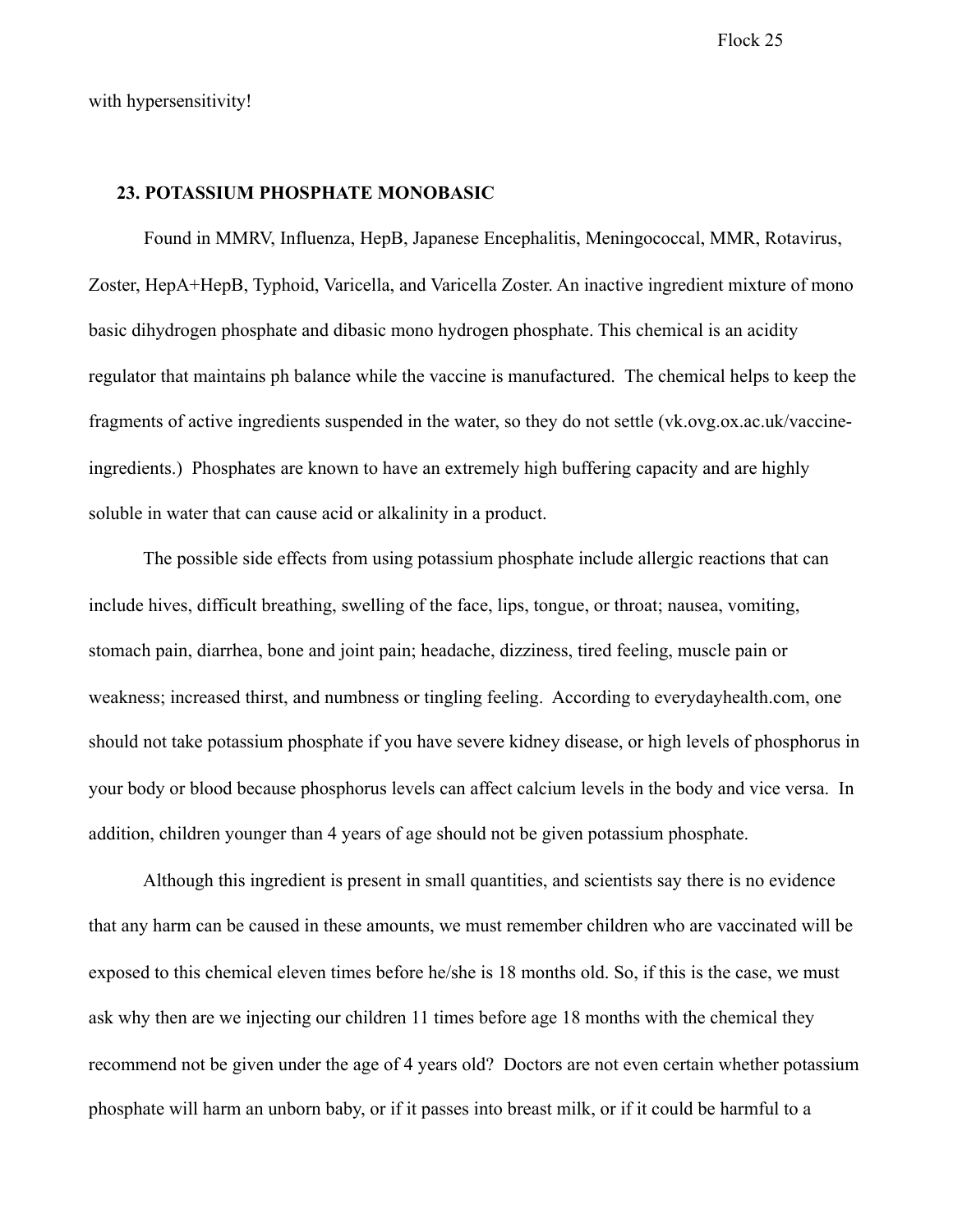nursing baby. If these things are not known, then how could we possibly know the lasting effects of these chemicals as they are injected into our children through the various vaccinations?

### **24. WI- 38 HUMAN DIPLOID LUNG FIBROBLASTS**

 WI-38 is found in the following vaccines: Hepatitis A, Rubella, Varicella, Zoster, Adenovirus Type 4 and Type 7 oral vaccine, Rabies vaccines, DTaP-IPV/Hib, Hep A (Havrix), Hep B (Engerix-B), Hep A/Hep B (Twinrix), MMR (MMR-II), MMRV (ProQuad). WI- 38 stands for Winstar Institute 38. It is a human lung diploid fibroblast taken from the lung tissue of a female fetus who was therapeutically aborted in Sweden in 1962. The fetus had a gestational age of 3 months. The cell line was established by Leonard Hayflick at the Wistar Institute of Philadelphia when the lung tissue was shipped from Sweden to Philadelphia for Dr. Hayflick's research. WI-38 is used as a cell substrate (a cell that is multiplied repeatedly to produce cells that are a consistent genetic make-up) in vaccine manufacturing to avoid the difficulties inherent in the use of primary tissue cultures. It is used as a culture to grow live viruses for selected vaccines because human viruses don't grow well in animal cells (Neporent). According to resources provided by the College of Physicians of Philadelphia, it is said, "Vaccines made with WI-38 and its derivatives have prevented 11 million deaths and prevented 4.5 billion cases of disease" (historyofvaccines.org). This is an astounding record; however, the thought comes to mind of how many parents in the last 50 years does one think is aware when they are consenting to or have consented to their child being vaccinated, that they have consented to a vaccination that contains aborted fetal cells that are more than 50 years old? The horror of this revelation doesn't diminish even when knowing, according to a spokeswoman at the CDC that, "These abortions, which occurred decades ago, were not undertaken with the intent of producing vaccines." Nor does it help someone who is looking at this from an ethical perspective to read several statements issued by the Merck manufacturing company in 2015 for ABC news. These statements said, "The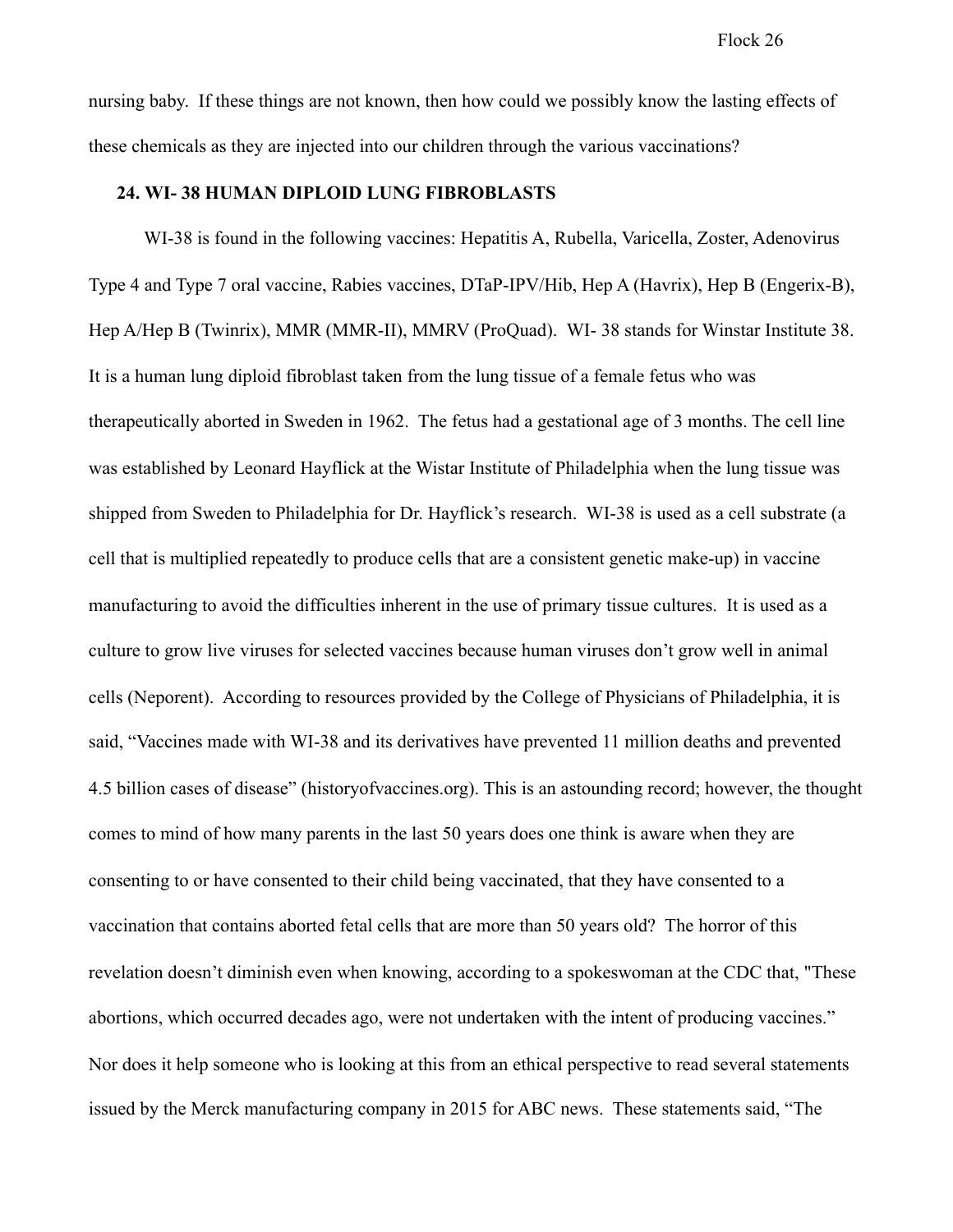original cells have been maintained under strict federal guidelines by the American Type Culture Collection" and "These cell lines are now more than three generations removed from their origin, and we have not used any new tissue to produce these vaccines." As though this makes it okay. Dr. Paul Offit, the Director of the Vaccine Education Center at the Children's Hospital of Philadelphia justifies the use of the fetal cells by stating, "There are perhaps nanograms of DNA fragments still found in the vaccine, perhaps billionths of a gram. You would find as much if you analyzed the fruits and vegetables you eat." Dr. Offit, of course, has trivialized the brutal reality that there are still traced amounts of DNA fragments received from an aborted fetus and injected into millions of children. (Neporent)

### **Summary**

 It is clear anti-vaccine communities must continue to ask questions about the efficacy of vaccinations; and the medical field, the policy makers, and the vaccine manufacturers must be willing and able to answer their questions. It is of utmost importance that everyone be made fully aware of the medical, ethical, religious, and moral aspects of vaccinations, so society can make a valid decision whether we should continue with the "Herd Immunity" philosophy, or to relinquish the right to parents to make the decision as to what is beneficial for their children and themselves without being shamed or pressured; especially when considering that many of the diseases, specifically Polio, Tetanus, and Diphtheria are not even present in modern day society. For decades, parents have been conditioned not to question vaccinations, so most individuals do not realize Polio as it was known prior to 1958, was officially declared eradicated in the United States in 1979 when the diagnostic guidelines were changed ("Vaccines ProCon.org"). Tetanus, Diphtheria, and Pertussis, although serious diseases, are rare in the United States. From 2001-2008 the average annual incidence of Tetanus, and Diphtheria was 0.10 per 1 million population with no reported deaths until ages 35-49 (4 deaths), 50-64 (2 deaths), and 65 and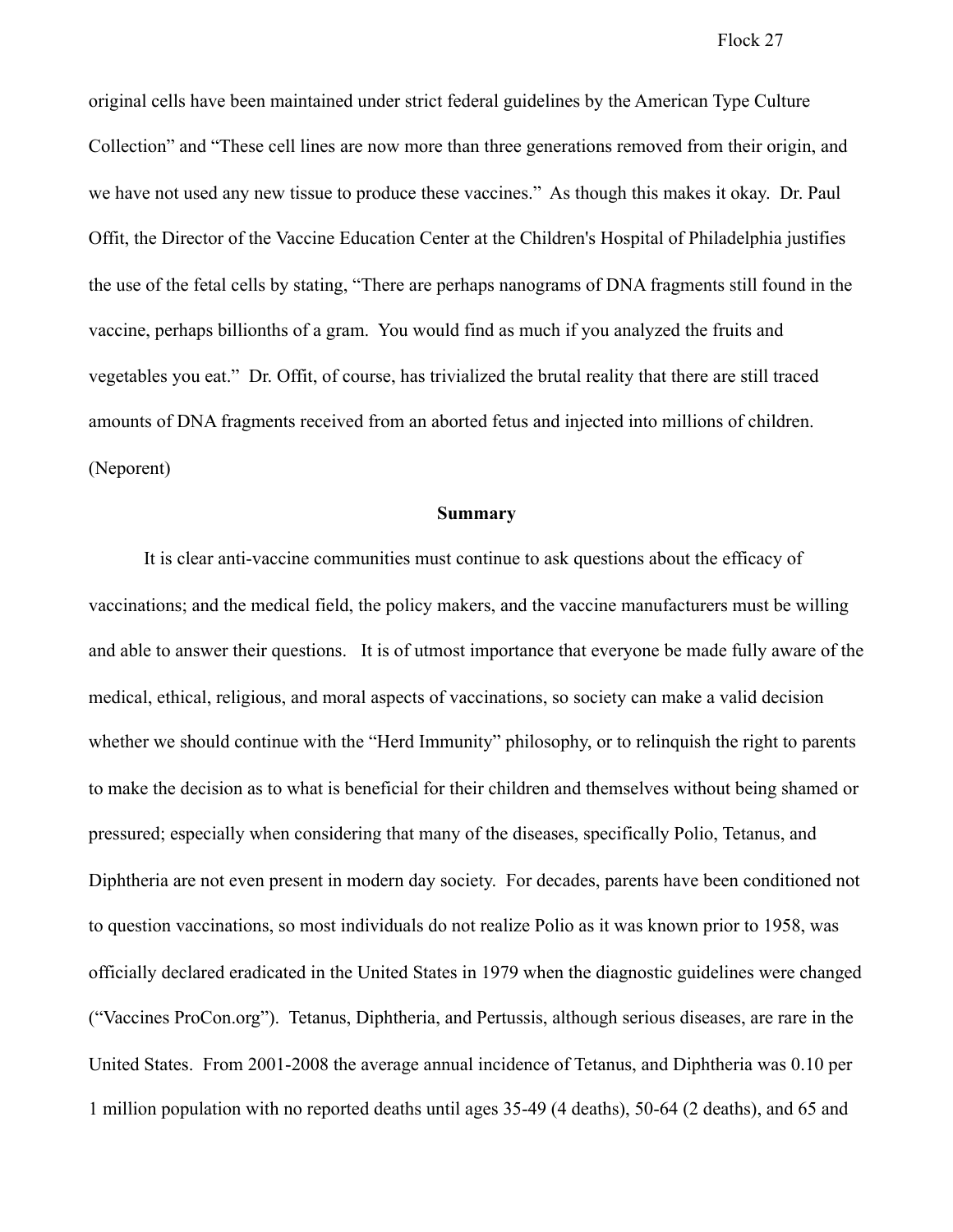above (20 deaths). (cdc.gov)

There are three valid reasons we should question the medical efficacy of the ingredients in vaccines. Reason one, most of the vaccine inserts published by FDA. Gov state, "The vaccine has not been evaluated for its carcinogenic, mutagenic, or teratogenic potential, or its potential to impair fertility." So, is it fair for local governments, the FDA, the CDC and vaccine policy makers to encourage people to continue to participate in mass vaccinations, if no one can answer these long-term questions? Reason two, when the CDC states, all vaccines carry a risk of a life-threatening allergic reaction (anaphylaxis) in about one million children (procon.org). Parents should be alarmed at this number, but are they made fully aware? Reason 3, with such low numbers of reported deaths due to Tetanus and Diphtheria, should we continue exposing our children to a known carcinogenic?

 We can't forget the moral, ethical and religious ramifications of the methods used in manufacturing vaccinations. We must consider what is happening to the human body when it is injected with blood from a calf, monkey cells, canine cells, and human DNA. If long-term questions can't be answered by scientists and the medical field about the full extent of DNA disruption from vaccinations, then how could they possibly answer what effect there is on the human body from being injected with the blood from a calf, monkey cells, and canine cells. Joan Hunter, a minister of the Gospel of Jesus Christ, tries to answer these questions by turning to the Bible. She states in her book, Healing Starts Now, "Since generational curses are passed down through the bloodline, they can attach to a person by means of a blood transfusion, gamma globulin, human-derived insulin, or a body part transplant (98)." The Bible teaches a strong lesson on generational curses. It says, "Thou shalt not bow down thyself to them (idols), nor serve them; for I the Lord thy God am a jealous God, visiting the iniquity of the fathers upon the children unto the third and fourth generation of them that hate me" Exodus (Berean Study Bible, Exodus 20:5). If Joan Hunter is correct and generational curses can be transferred and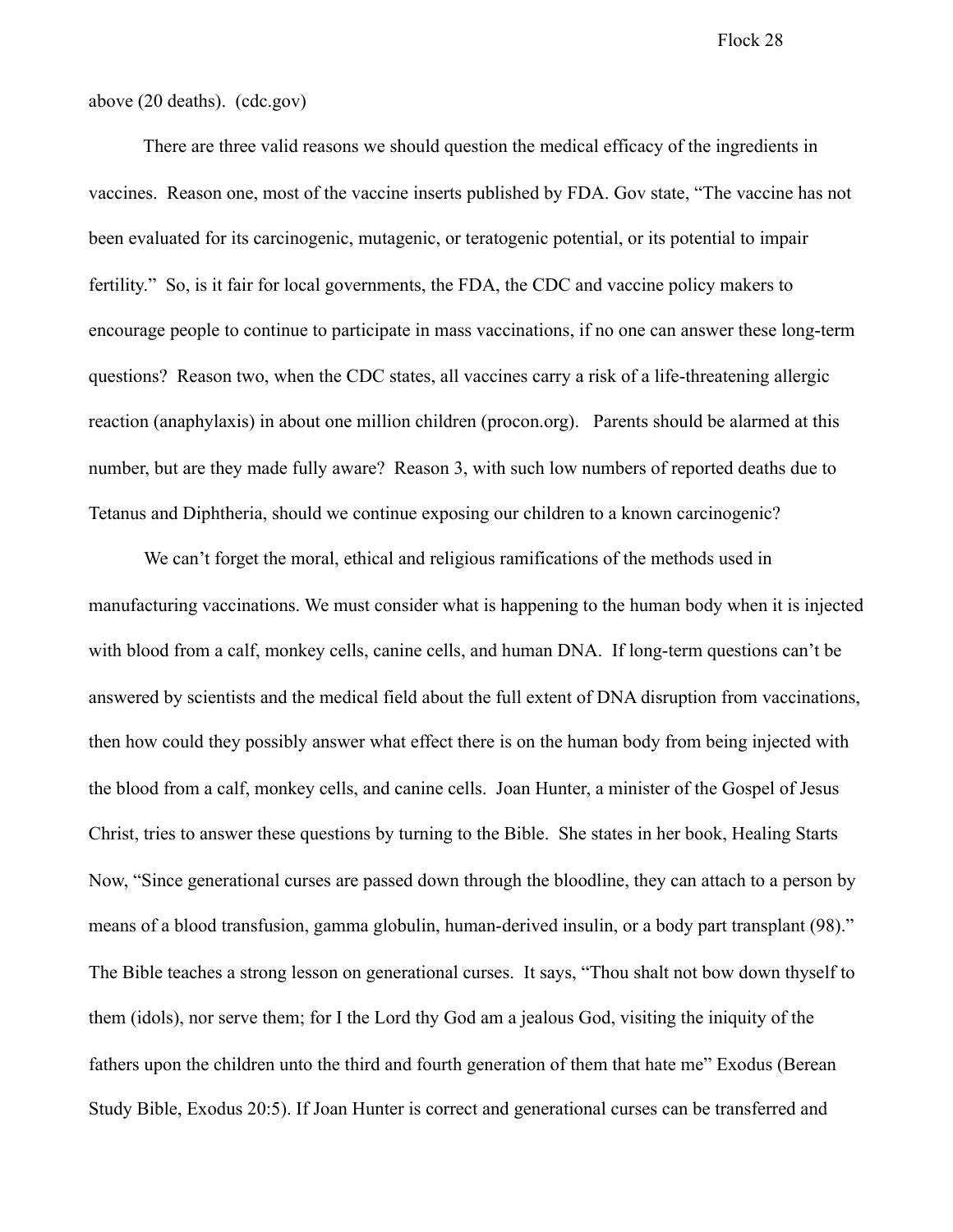passed through blood transfusions, who knows what can be passed down from injecting a human with another human's DNA as has been done using MRC-5, fetal bovine serum, human albumin, Urea, monkey cells, blood from calves, and canine cells?

### **The Conclusion**

This paper demonstrates, thorough examination of specific vaccine ingredients, that there is the potential of serious and dangerous side effects from vaccinations on the human body, one's psyche, and potentially on one's DNA; especially since the common vaccines, including those for chicken pox, hepatitis and rabies, are propagated in cells originating from legally aborted human fetuses (Neporent). Until further unbiased scientific testing is performed with specific intent to answer these questions, we may never know the true, long term impact of "Herd Immunity" on our society.

#### **Final Thought**

If cellular memory, as suggested by Dr. Pert, truly exists could this potentially be the link to the recent increase in transgenderism and homosexuality, and why these individuals believe they were "born that way." No one has been able to fully determine the long term effects to humans being injected multiple times with an aborted fetus' DNA. It appears there could be a potential DNA disruption causing the cells to be thrown into confusion, contrary to statements issued by the Children's Hospital of Philadelphia. What do you think?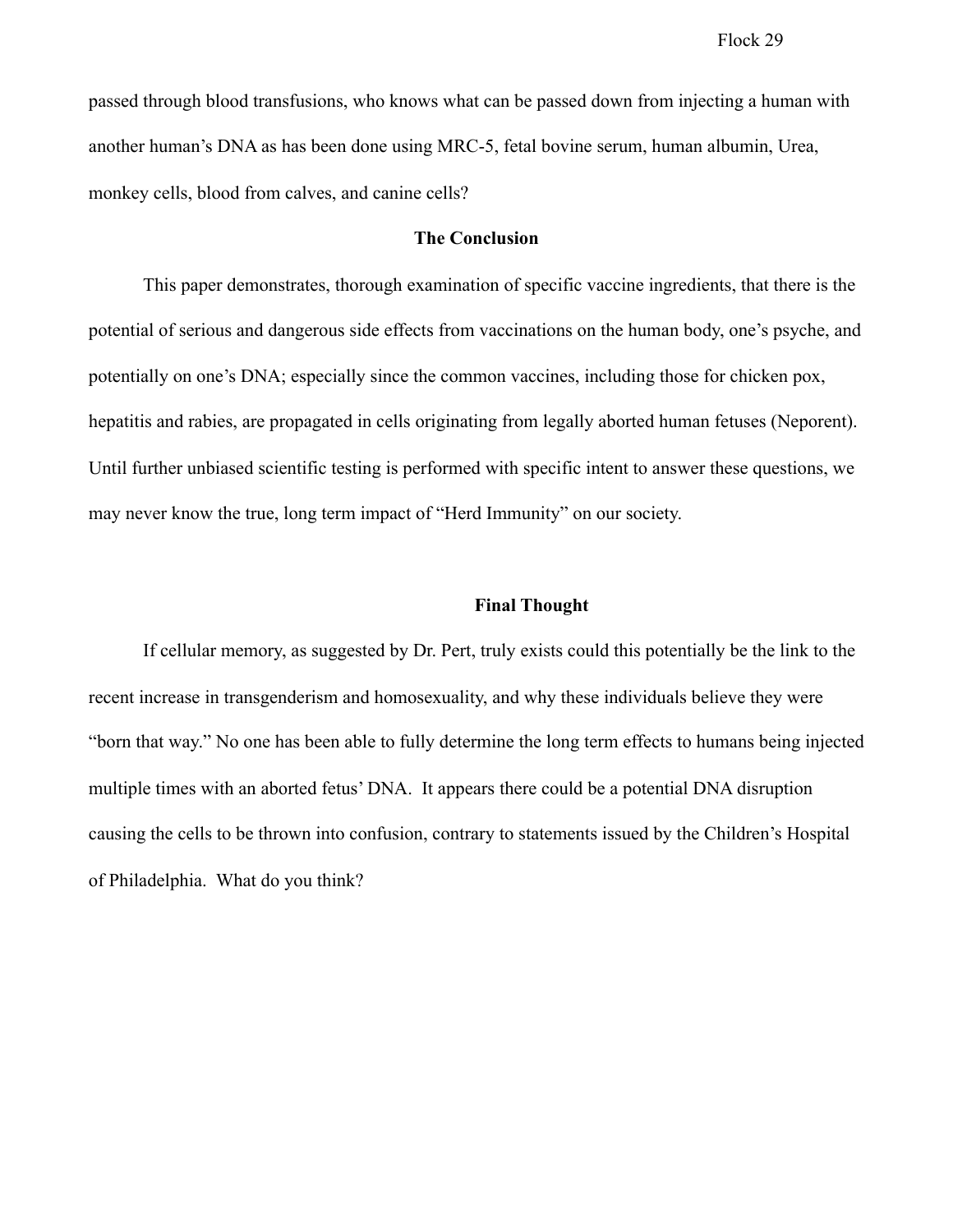### **Works Cited**

*American Cancer Society*, [www.cancer.org/cancer/cancer-causes/formaldehyde.html](http://www.cancer.org/cancer/cancer-causes/formaldehyde.html).

- Anon, (2018). [online] Available at: https://www.researchgate.net/publication/
	- 43348711 The relative toxicity of compounds used as preservatives in vaccines and biol ogics [Accessed 9 Oct. 2018].
- *Berean Study Bible, copyright 2016*
- Biologics Evaluation and Research. *U S Food and Drug Administration Home Page*, Center for Drug Evaluation and Research,

*THE BRIDGE* careymann.wordpress.com/tag/does-the-heart-have-a-memory/.

- Cdc.gov. (2018). *Vaccine Information Statement | MMRV | Measles-Mumps-Rubella-Varicella | VIS | CDC*. [online] Available at: https://www.cdc.gov/vaccines/hcp/vis/vis-statements/mmrv.html [Accessed 9 Oct. 2018].
- *Centers for Disease Control and Prevention*, Centers for Disease Control and Prevention, 11 July 2018, [www.cdc.gov/vaccines/hcp/vis/vis-statements/mmrv.html](http://www.cdc.gov/vaccines/hcp/vis/vis-statements/mmrv.html).
- Cold, F., Health, E., Disease, H., Disease, L., Management, P., Conditions, S., Problems, S., Disorders, S., Checker, S., Interviews, E., Boards, M., Answers, Q., Guide, I., Doctor, F., Medications, M., Identifier, P., Interactions, C., Drugs, C., Pregnant, T., Management, D., Obesity, W., Recipes, F., Exercise, F., Beauty, H., Balance, H., Relationships, S., Care, O., Health, W., Health, M., Well, A., Teens, H., Kids, F., Pregnant, G., Trimester, F., Trimester, S., Trimester, T., Baby, N., Health, C., Vaccines, C., Kids, R., Cats, H., Dogs, H., Falls, T., Is Fish Oil the Answer for Heart Disease, D., Cancers, V., Recalled, 6., Out', S., Boards, M., Blogs, E. and Center, N. (2018). *Gelatin: Uses, Side Effects, Interactions, Dosage, and Warning*. [online] Webmd.com.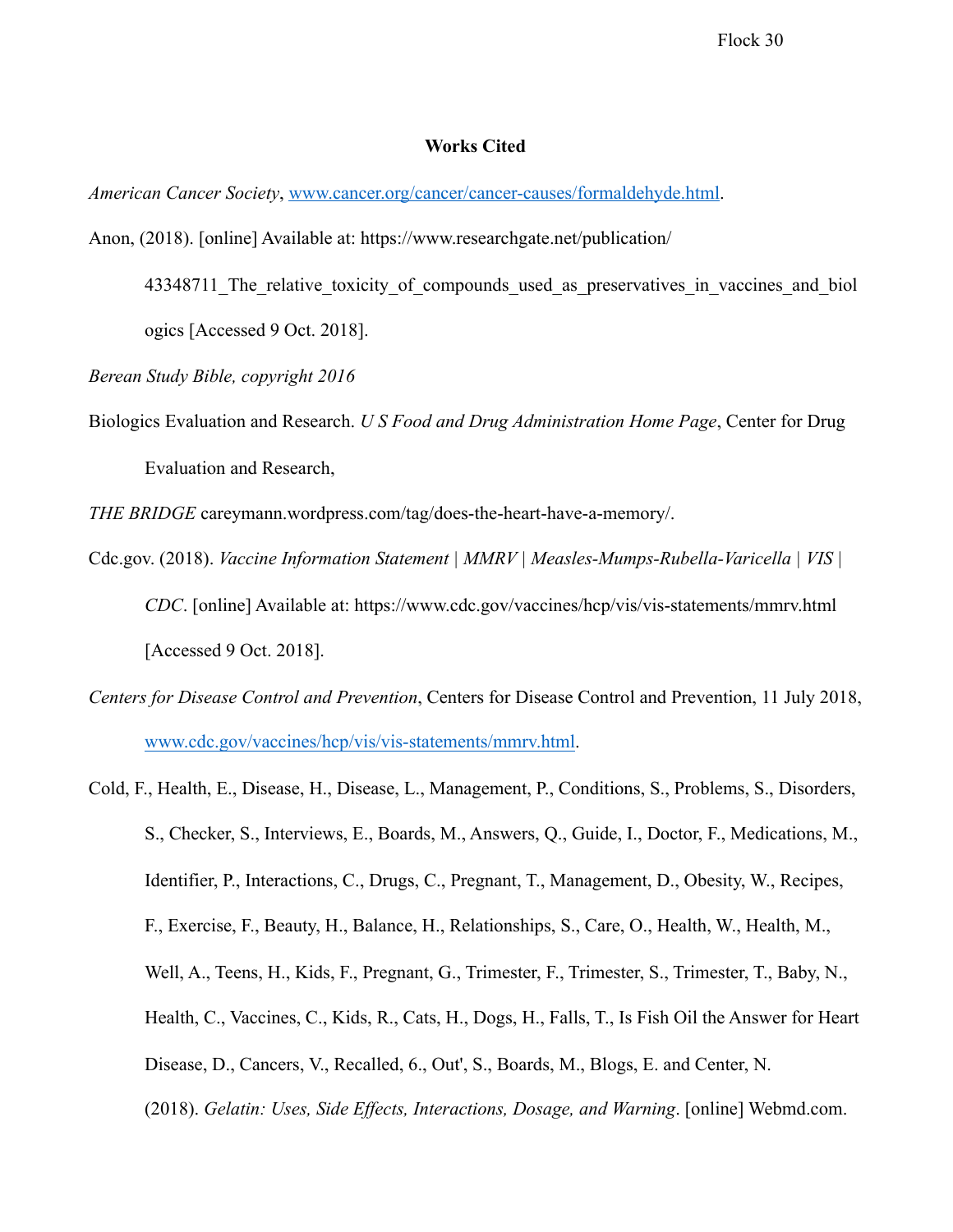Available at: https://www.webmd.com/vitamins/ai/ingredientmono-1051/gelatin [Accessed 9 Oct. 2018].

*Dangers of Vaccines*, dangersofvaccines.com/harmful-ingredients-vaccines/.

*Dr. Axe*, Dr. Axe, 19 Sept. 2018, draxe.com/msg/.

*Drugs.com, Drugs.com www.drugs.com/drp/mumps-virus-vaccine-live.html*

*Drugs.com*, Drugs.com, www.drugs.com/mtm/potassium-phosphate-and-sodium-phosphate.html.

*Drugs.com*, Drugs.com, [www.drugs.com/sfx/streptomycin-side-effects.html](http://www.drugs.com/sfx/streptomycin-side-effects.html).

Fda.gov. (2018). Vaccines, Blood & Biologics. [online] Available at: https://www.fda.gov/

BiologicsBloodVaccines/default.htm [Accessed 9 Oct. 2018].

"Guillain-Barre Syndrome." *Mayo Clinic*, Mayo Foundation for Medical Education and Research, 18

May 2018, www.mayoclinic.org/diseases-conditions/guillain-barre-syndrome/symptoms-

causes/syc-20362793

*HealthyChildren.org*, [www.healthychildren.org/english/safety-prevention/immunizations/pages/](http://www.healthychildren.org/english/safety-prevention/immunizations/pages/Chickenpox-Vaccine-What-You-Need-to-Know.aspx)

[Chickenpox-Vaccine-What-You-Need-to-Know.aspx](http://www.healthychildren.org/english/safety-prevention/immunizations/pages/Chickenpox-Vaccine-What-You-Need-to-Know.aspx).

### MONKEYS, VIRUSES AND VACCINES

Doi.org. (2004). Monkeys, Viruses and Vaccines. [online] Available at: https://doi.org/10.1016/ S0140-6736(04)16746-9 [Accessed 8 Oct. 2018].

*Mayo Clinic*, Mayo Foundation for Medical Education and Research, 1 Mar. 2017, [www.mayoclinic.org/drugs-supplements/streptomycin-intramuscular-route/side-effects/](http://www.mayoclinic.org/drugs-supplements/streptomycin-intramuscular-route/side-effects/drg-20074514) [drg-20074514](http://www.mayoclinic.org/drugs-supplements/streptomycin-intramuscular-route/side-effects/drg-20074514).

National Cancer Institute. (2018). Formaldehyde and Cancer Risk. [online] Available at: https:// www.cancer.gov/about-cancer/causes-prevention/risk/substances/formaldehyde/formaldehydefact-sheet [Accessed 9 Oct. 2018].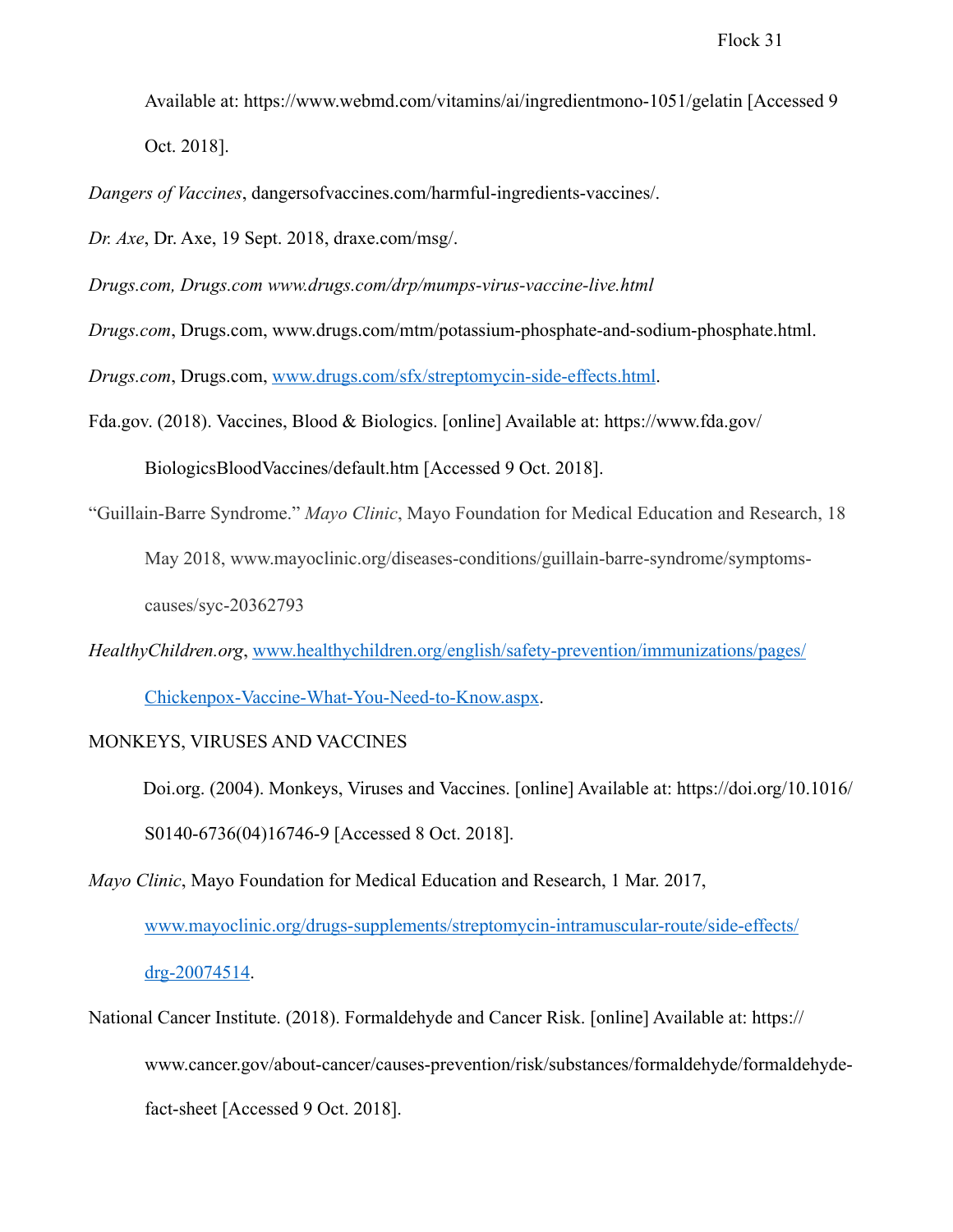Neporent, Liz. *ABC News*, ABC News Network, 17 Feb. 2015, abcnews.go.com/Health/abortedfetuses-vaccines/story?id=29005539.

PAMFA, pamfa.org/index.php/monkey-kidney-cells/.

- *PAMFA*, pamfa.org/index.php/neomycin/.
- *PAMFA*, pamfa.org/index.php/streptomycin/.
- Pelliccia, M., Andreozzi, P., Paulose, J., D'Alicarnasso, M., Cagno, V., Donalisio, M., Civra, A., Broeckel, R., Haese, N., Silva, P., Carney, R., Marjomäki, V., Streblow, D., Lembo, D., Stellacci, F., Vitelli, V. and Krol, S. (2018). *Biomaterials: How additives preserve vaccines*. [online] Nature. Available at: https://www.nature.com/articles/540318d [Accessed 9 Oct. 2018].
- Pierce, Beau. *Circle of Docs*, 4 Sept. 2015, circleofdocs.com/complete-list-of-vaccines-ingredientsand-descriptions-of-ingredients/.
- Pinterest. (2018). Dr. Axe Articles/Healthy Living. [online] Available at: https://www.pinterest.com/ draxe/dr-axe-articleshealthy-living/ [Accessed 9 Oct. 2018].
- ProConorg Headlines, vaccines.procon.org/.
- Shah, and Keerti V. *OUP Academic*, Oxford University Press, 15 Dec. 2004, academic.oup.com/jid/ article/190/12/2061/862537.
- Shah, Keerti V. *Washington and Lee Journal of Energy, Climate, and the Environment*, Washington and Lee University School of Law, 15 Dec. 2004, paperity.org/p/58500045/simian-virus-40-andhuman-disease.
- *SV40-Cancer-Polio Vaccine Link*, [www.sv40foundation.org/CPV-link.html.](http://www.sv40foundation.org/CPV-link.html)
- *Touch the Flame for the Newest Illuminations, nexusilluminati.blogspot.com/2008/10/transplanted-*

Personalities-can.html.

"Understanding the Vaccine Adverse Event Reporting System-VAERS" on the website [https://](https://www.cdc.gov/vaccines/hcp/patient-ed/conversations/downloads/) [www.cdc.gov/vaccines/hcp/patient-ed/conversations/downloads/](https://www.cdc.gov/vaccines/hcp/patient-ed/conversations/downloads/)vacsafe-vaers-color-office.pdf